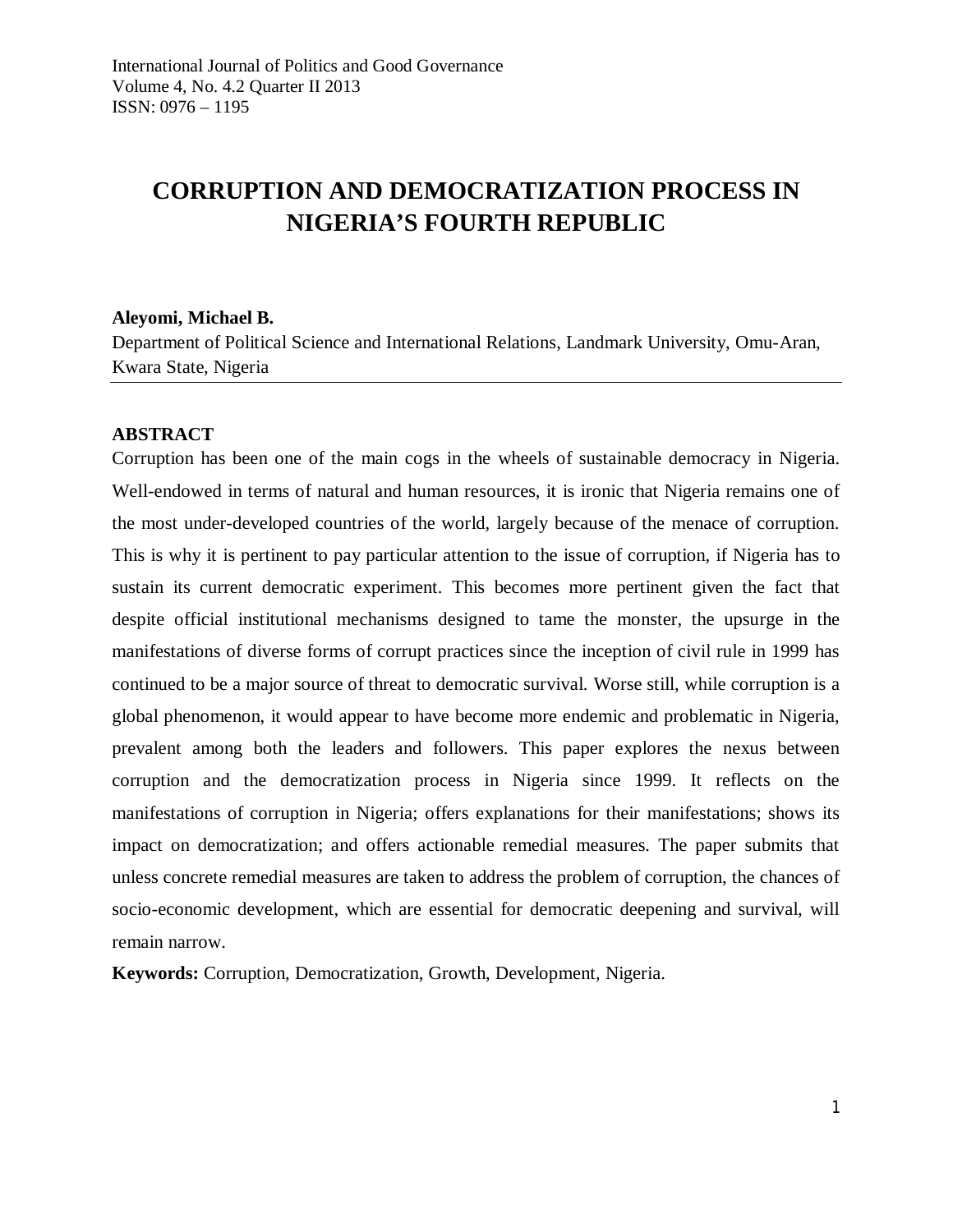International Journal of Politics and Good Governance Volume 4, No. 4.2 Quarter II 2013 ISSN: 0976 – 1195

## **INTRODUCTION**

Since the return of democracy to Nigeria in 1999, the democratization process has been hampered by a number of forces, most notably the phenomenon of corruption. Corruption has done a lot of damage to Nigeria polity and development. Well-endowed in terms of natural and human resources, it is ironic that Nigeria remains one of the most under-developed countries of the world, largely because of the menace of corruption. Corruption has become a cankerworm that has eaten deep into the fabrics of Nigeria's development and a way of life of doing things (Obadan 2001; Omotola, 2007). The first, second and third Republics failed essentially due to corruption of the political gladiators and the military's insatiable appetite for greed and power. This is why it is pertinent to pay particular attention to the issue of corruption if Nigeria has to sustain its current democratic experiment. Despite official institutional mechanisms designed to tame the monster, the upsurge in the manifestations of diverse forms of corrupt practices since the inception of civil rule in 1999 has continued to be an impediment to the goals of socioeconomic development and democratization (Akanbi 2004; Omotola, 2008).

Corrupt practices did not begin today; the history is as old as the world. Ancient civilizations have traces of widespread illegality and corruption. Thus, corruption has been ubiquitous in complex societies from ancient Egypt, Israel, Rome, and Greece down to the present (Lipset and Lenz 2000:112-113). This does not, however, mean that the magnitude of corruption is equal in every society because some countries are more corrupt than others (Transparency International, 2001). In the Nigerian case, corruption is known to impact almost every facet of human organization, including the public bureaucracy, security agencies and financial institutions, among others. Dike (1999), for example, underscores these tendencies when he contends that the menace of corruption led to slow movement of files in offices, police extortion at tollgates and slow traffics on the highways, port congestion, parliamentary delay of legislation, queues at passport offices and gas stations, ghost workers syndrome, election irregularities, among others (Dike 1999). The import of this is that while corruption is a global phenomenon, it would appear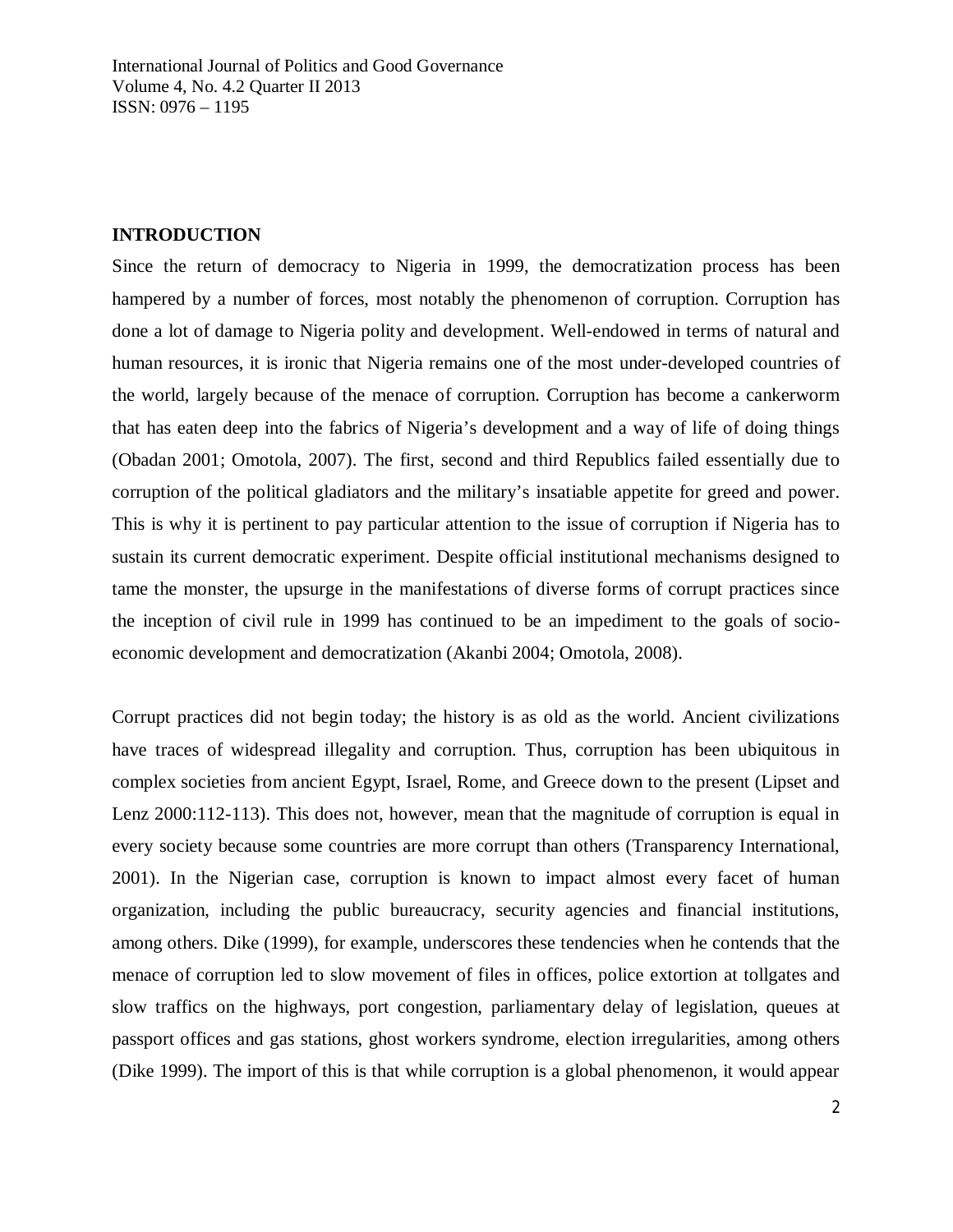to have become more endemic and problematic in Nigeria, prevalent among both the leaders and followers. But successive Nigerian governments have always devised means of waging war again the menace of corruption, with varying degrees of success (Oladokun, 2007).

#### **NEXUS BETWEEN CORRUPTION AND DEMOCRACY**

Corruption is a common phenomenon, which presents itself in different colorations and dimensions depending on where it rears its ugly head. Because it is widespread in terms of its coverage and extensive attention, the scourge has received in the communities or perhaps due to the fact that it has been over-flogged in the academic circles, the concept attracts different and multifaceted meanings from different people particularly the social scientists. Some of these definitions are self-limiting in what they cover as constituting corruption while others are encompassing. A definition of corruption that falls into the first category sees the phenomenon as any transaction which violates the duty of a public office holder with a partial motive of acquiring or amassing resources illegally for personal advancement and self-gratification (Odekunle 1986; Otite 1986). There is no doubt that crime of corruption in government threatens the moral integrity of a nation and hampered development. It is a clandestine activity. It is the act of siphoning public fund for private use (Egwemi 2012).

From the above, it is common to find people referring to corruption as the perversion of public affairs for private advantage. Therefore, corruption in this sense includes bribery or the use of unauthorized rewards to influence people in position of authority either to act or refuse to act in ways that are beneficial to the private advantage of the giver and that of the receiver (see section 2 of the Economic and Financial Crime Commission EFCC Act 2004). It also includes misappropriation of public funds and resources for private gains. One conclusion that can be drawn from this self-limiting definition is that a public official is corrupt if he accepts money or money's worth for doing something, which he is under a duty or an obligation to do. Also, by this definition, it is corruption for a public official to accept payment of cash or kind not to do what he is supposed to do or to exercise a legitimate discretion for improper reasons (McMullan,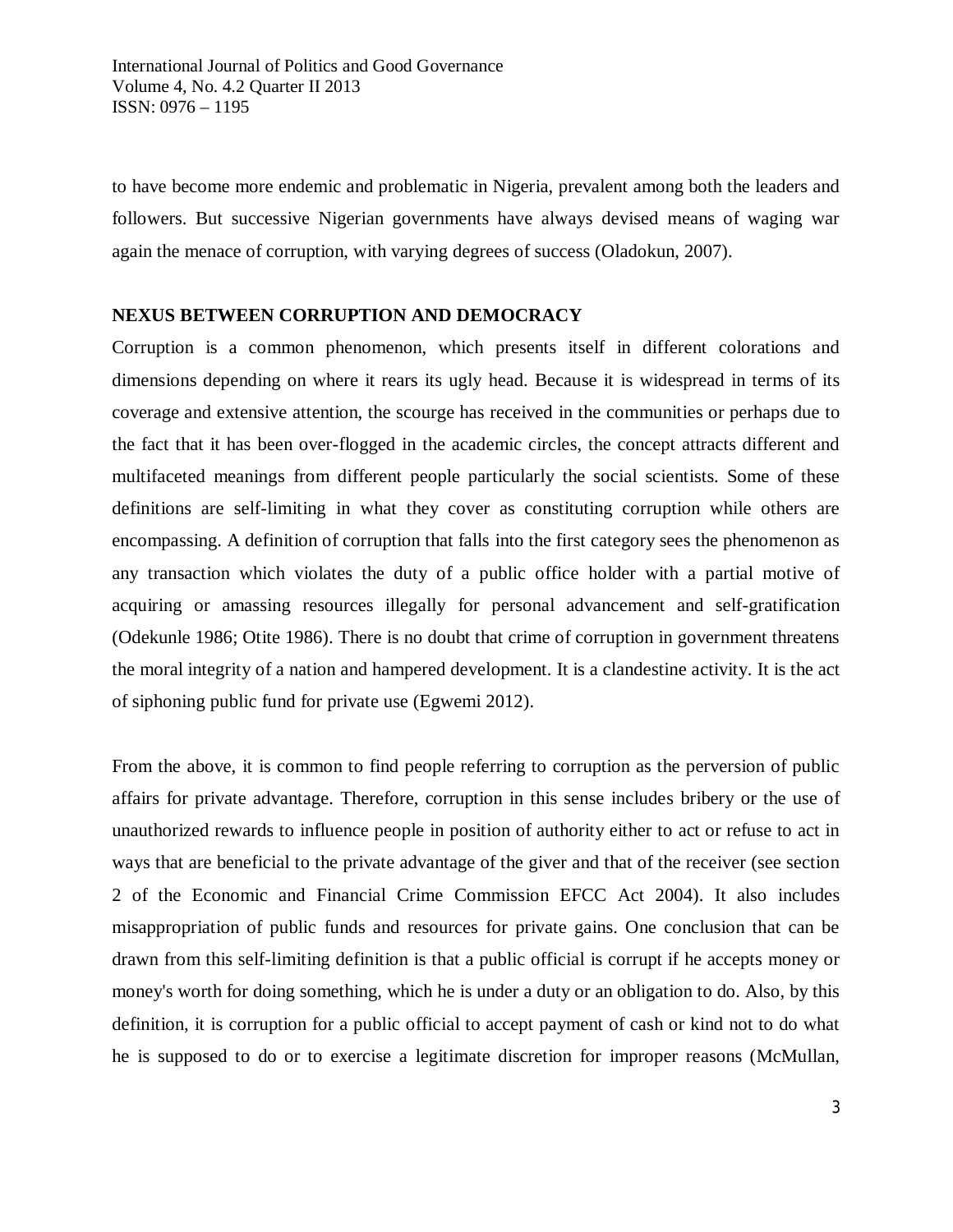1996). In a similar vein, Garner (1999) defines corruption as the act of doing something with intent to give some advantage inconsistent with official duty and the rights of other. Corruption has broadly been defined as a perversion or a change from good to bad. As a matter of fact, corrupt behaviour involves the violation of established rules for personal gain and profit (Sen 1999). Corruption is efforts to secure wealth or power through illegal means or private gain at public expense; or a misuse of public power for private benefit (Lipset & Lenz 2000:112-4).

The self-limiting definition reviewed above may not be so appropriate in understanding the concept of corruption in line with the objective of this paper. This is because the definition has limited the phenomenon of corruption to the public officials alone as if private individual in the civil society are corruption free. In view of this, therefore, there is a need to find at least a definition of corruption, which covers everybody in the society. That is, there is the need to work for a more encompassing definition. A simple, uncomplicated and all-encompassing definition of corruption that is found to be useful in this paper is the one that sees the phenomenon as the acquisition of that which one (as a member of society not public official alone) is not entitled (Akinyemi 2004). The phenomenon of corruption in Nigeria that has engulfed the nation takes different forms at different scales. This explains why the various dailies in Nigeria are often replete with cases of illegal practices, which take different forms but commonly called corruption (Sunday 2004; Oyeyipo 2006; The Nation June 28, 2009). One of the commonest types of corruption in Nigeria is classified as looted funds with wealth, which are kept secretly abroad. This usually involves billions of dollars of stolen money by both political and military leaders. Another classified form of corruption in Nigeria is the one commonly referred to as misappropriation of public funds. This includes embezzlement, swindling and looting of public treasury. The classification of corruption shall be fully discussed in the subsequent section of this paper. Therefore corruption is a plague that is recognizable globally. Every nation (Nigeria included) and international organization is finding measures in tackling the menace because it undermines democracy, helps the wrong leaders get elected and distracts societies from confronting urgent problems.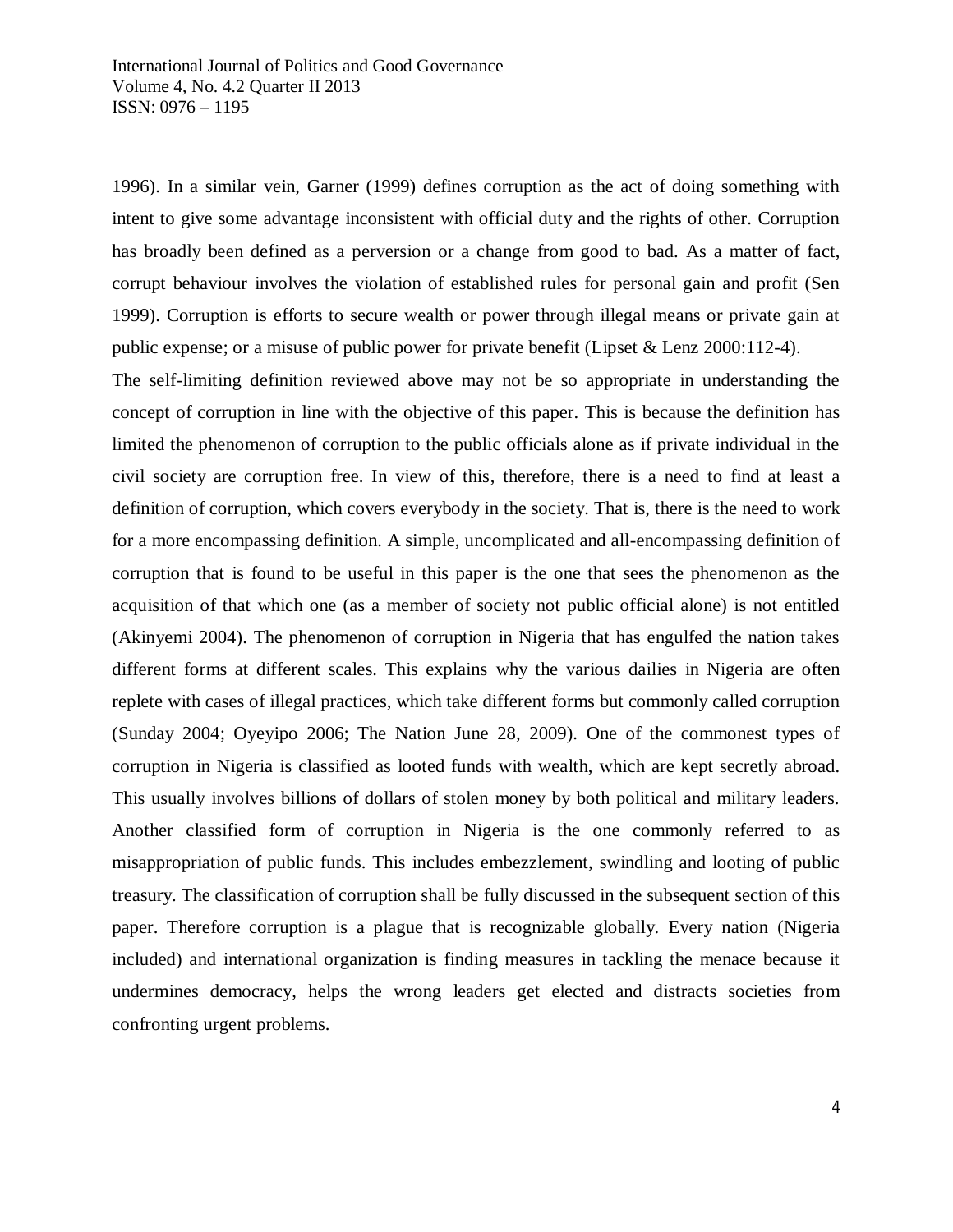In addition, corruption is a behaviour which deviates from the formal duties of a public role, because of private gains such as personal, close family, private clique, pecuniary or status gains. It is a behavior which violates rules against the exercise of certain types of duties for private gains - regarding influence (Nye, 1967). This definition includes such behavior as bribery (use of a reward to pervert the judgment of a person in a position of trust); nepotism; and misappropriation - illegal appropriation of public resources for private uses (Unruh, 2008). Even though some of these definitions of corruption have been around for over decades, the recent development in Nigeria where discoveries of stolen public funds run into billions of US Dollars and Nigeria Naira, make these definitions adequate and appropriate. Corruption is probably the main means to accumulate quick wealth in Nigeria. Corruption occurs in many forms, and it has contributed immensely to hampering democratization process in Nigeria.

Regardless of the forms corruption takes, the summary of the various definitions of corruption can be extracted from Article 4 section 1(a-i) of the African Union Convention on Preventing and Combating Corruption has the following scope of application:

a. The solicitation or acceptance, directly or indirectly by a public official or any other person, of any goods of monetary, or other benefit, such as a gift, favour, promise or advantage for himself or herself or for another person or entity, in exchange for any act or omission in the performance, of his or her public functions;

b. The offering or granting, directly or indirectly, to a public official or any other person of any goods of monetary value, or other benefit, such as a gift, favour, promise or advantage for himself or herself or for any person or entity, in exchange for any act or omission in the performance of his or her public functions;

c. The offering or granting, directly or indirectly, to a public official or any other person for the purpose of illicitly obtaining benefits for himself or herself or for a third party;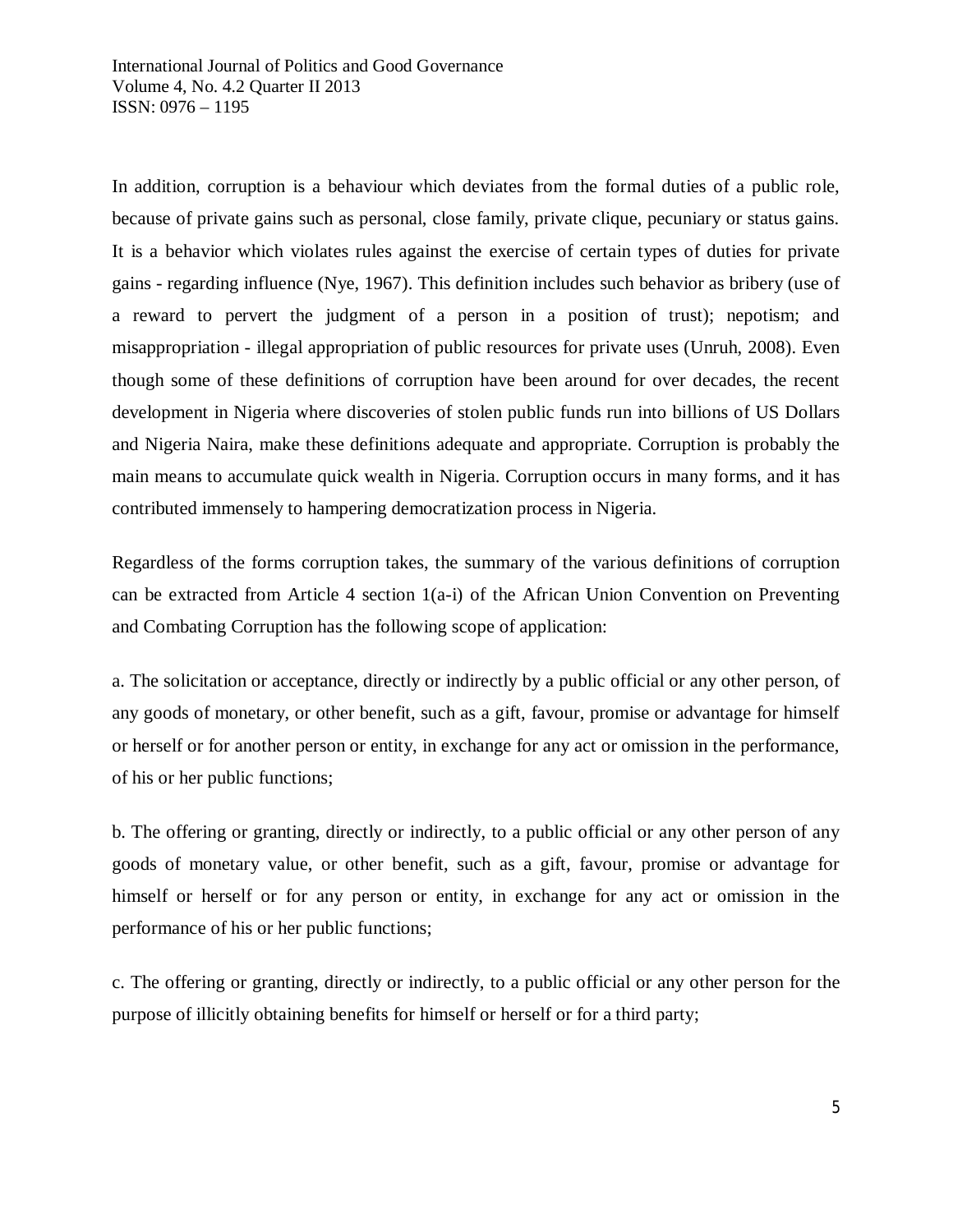d. The diversion by a public official or any other person, for purposes unrelated to those for which they were intended, for his own or her .own benefit or that of a third party, of any property belonging to the state or its agencies, to an independent agency, or to an individual, that such official has received by virtue of his or her position;

e. The offering or giving, promising, solicitation or acceptance, directly or indirectly, of any undue advantage to or by any person, who directs or works for, in any capacity, a private sector entity, for himself or ·herself or for anyone else, for him or her to act or refrain from acting, in breach of his or her duties;

f. The offering, giving, soliciting or accepting directly or indirectly, or promising of any undue advantage to or by any person who asserts or confirms that he or she is able to exert any improper influence over the decision making of any person performing functions in the public or private sector in consideration thereof, whether the undue advantage is for himself or herself or for anyone else, as well as the request, receipt or the acceptance of the offer or the promise of such an advantage, in consideration of that influence, whether or not the influence is exerted or whether or not the supposed influence leads to the intended result;

g. Illicit enrichment

h. The use or concealment of proceeds derived from any of the acts referred to in this Article; and

i. Participation as a principal, co-principal, agent, instigator, accomplice or accessory after the fact or in any other manner in the commission or attempted commission of, in any collaboration or conspiracy to commit, any of the acts referred to in this article.

In order to allow for a better understanding of the various forms of corruption, Scholars have over time classified corruption in various groups. For instance, Otite (2000) classifies corruption into five groups: Political corruption, economic corruption, bureaucratic corruption, judicial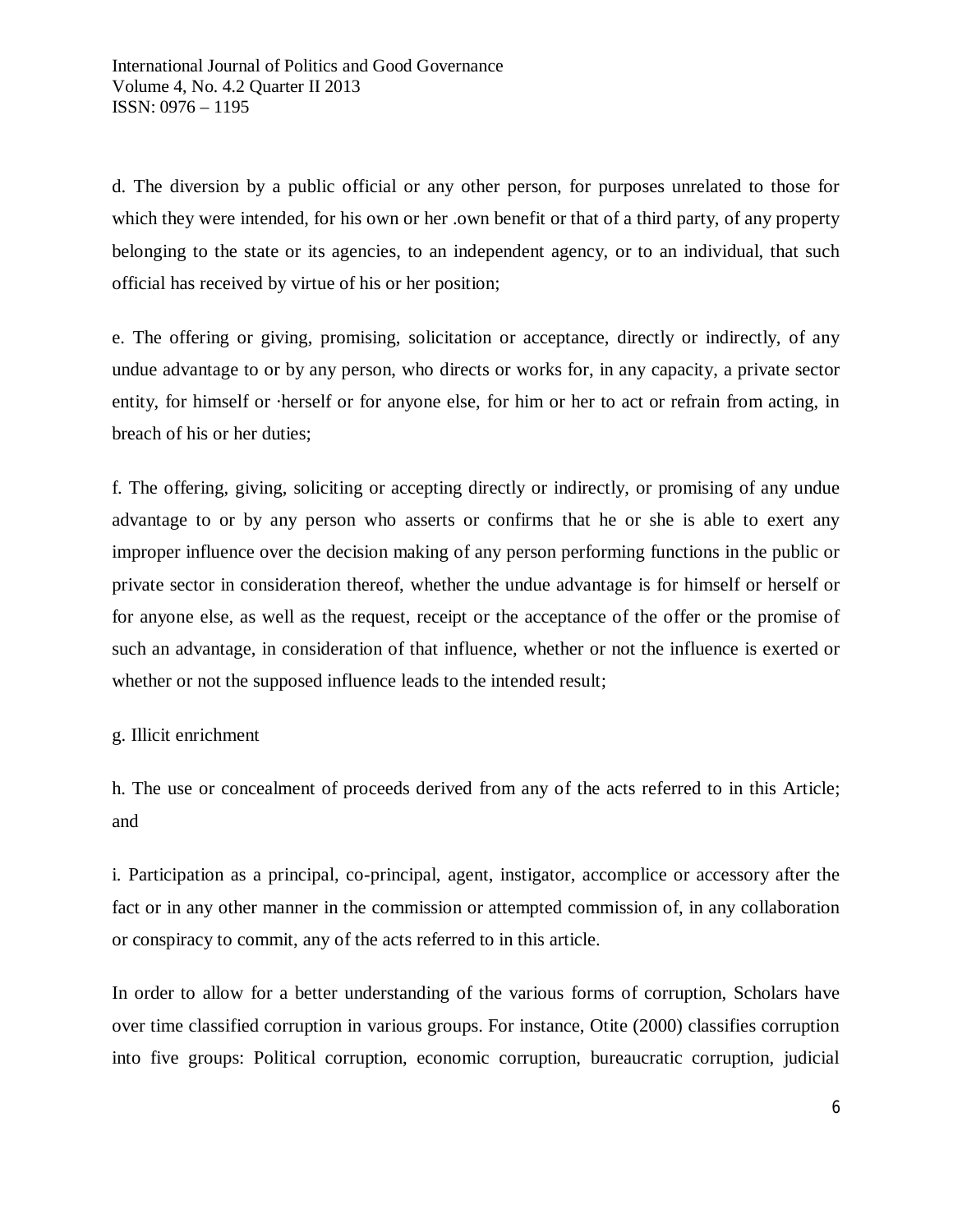corruption and moral corruption. Dike (2005) also argues that there are three major ways to classify corruption: Political corruption which is also known as Grand, Bureaucratic or Petty corruption and electoral corruption. The most important thing is that whatever form corruption manifests, it perverts public interest and unlawfully elevates private gain which is glaringly daunting the hope of democracy in Nigeria. Due to some broader and holistic studies on corruption most especially in Nigeria, corruption can be in (but not limited to) the following forms. These are:

Political corruption: - This is a form of corruption that takes place at the highest levels of political authority. It occurs when the politicians and political decision-makers, who are saddled with the responsibility to formulate, establish and implement the laws on behalf of the people, are themselves corrupt. It also takes place when policy formulation and legislation is tailored to benefit politicians and legislators. Political corruption is sometimes seen as similar to 'corruption of greed' (Dike, 2003) as it affects the manner in which decisions are made, as it manipulates political institutions, rules of procedure, and distorts the institutions of government. Political corruption are also activities manifested and connected with election and successions. This is done by the politicians or political decision makers manipulating people and institutions to retain power and office (Otite, 2000).

Bureaucratic corruption: - This kind of corruption has been branded 'low level' and 'street level.' It is the kind of corruption the citizens encounter daily at places like the hospitals, schools, local licensing offices, police, taxing offices and on and on. Bureaucratic 'petty' corruption, which is seen as similar to 'corruption of need,' occurs when one obtains a business from the public sector through inappropriate procedure (Nye 1967; Dike 2001:97-113).

Electoral corruption includes purchase of votes with money, promises of office or special favors, coercion, intimidation, and interference with freedom of election. Nigeria is a good example where this practice is common. Votes are bought, people are killed or maimed in the name of election, losers' end up as the winners in elections, and votes turn up in areas where votes were not cast.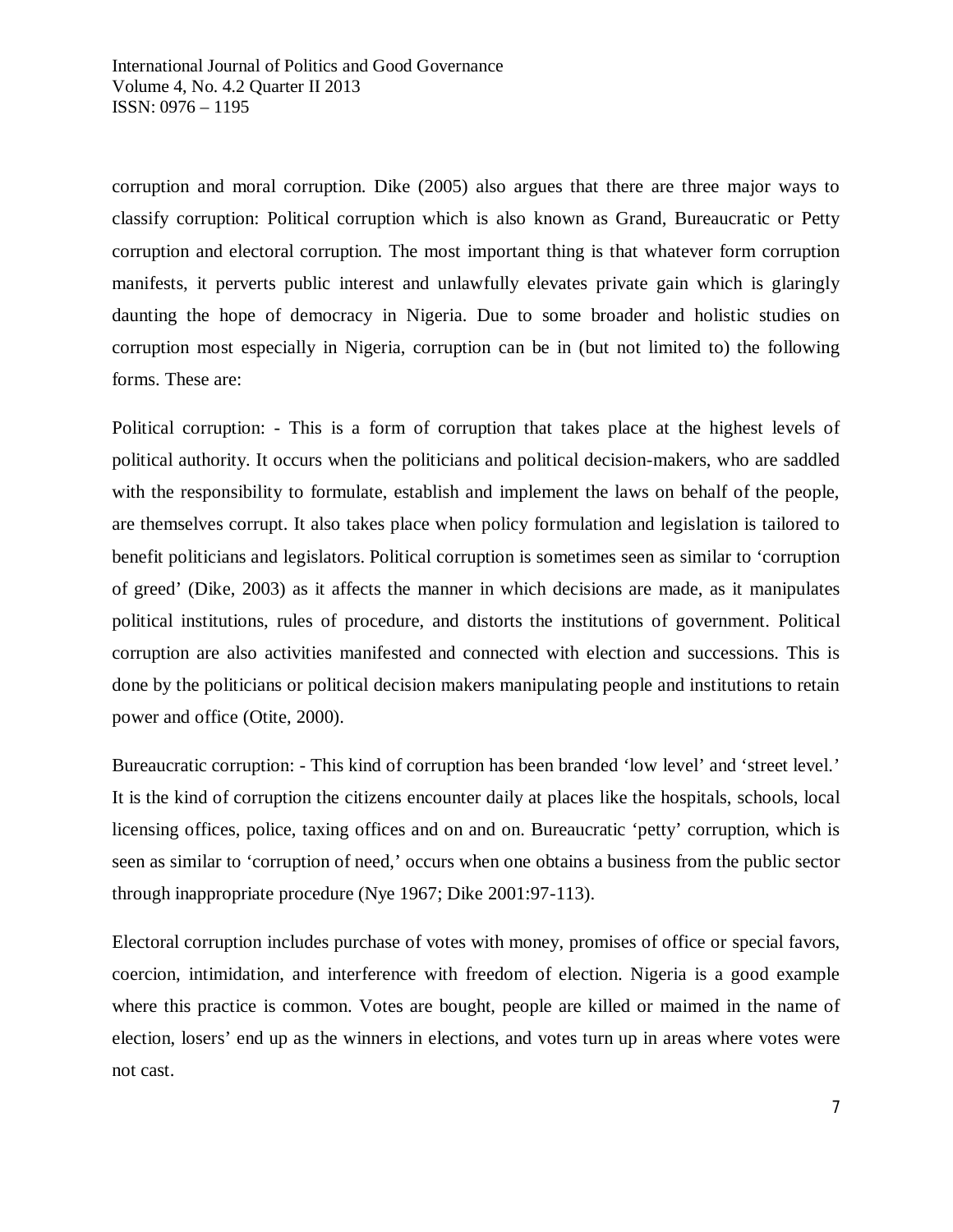Another form of corruption is bribery: - The payment (either in money or kind) that is taken or given in a corrupt relationship. Bribery has some metaphorical allusions like "kickbacks", "gratuities", "pay-off", "sweeteners", "greasing", "long leg", "bottom power", "chop I chop", "scratch my back" etc. are all euphemisms for corrupt behaviour (Bayart et. al 1999; Egwemi 2012).

Besides the above, Fraud is another heinous form of corruption. It involves some kind of trickery, swindle and deceit, counterfeiting, racketing, smuggling and forgery (Bayart et. al 1999). Embezzlement is another form which is theft of public resources by public officials. It is when a state official steals from the public institution in which he/she is employed. In Nigeria, the embezzlement/extortion of public funds is one of the most common ways of economic accumulation, perhaps, due to lack of strict regulatory systems.

As Agbu (2003) has argued, the abuse of public office for personal benefit can occur without bribery, but through patronage and nepotism. Favoritism and Nepotism is a special form of corruption in which an office holder prefers to employ his/her kinfolk and family members. Nepotism, which is also common in Nigeria, occurs when one is exempted from the application of certain laws or regulations or given undue preference in the allocation of scarce resources or in carrying out judgment (Organization for Economic Cooperation and Development - OECD 1997). All these induce lack of trust and legitimacy crises, thus, hamper democratization in Nigeria.

Intellectual corruption is another form of corruption (see Omotola, 2006). Scholars who are majorly in academic are the faithful disciples preaching against corruption in different forums but the magnitude of corruption in academics cannot be overemphasized. Sexual abuse/harassment from lecturer of students, changing or manipulating of results, students inducing staff, academic politicization, plagiarism, etc. are all sort of corrupt behaviour that exist in academic circle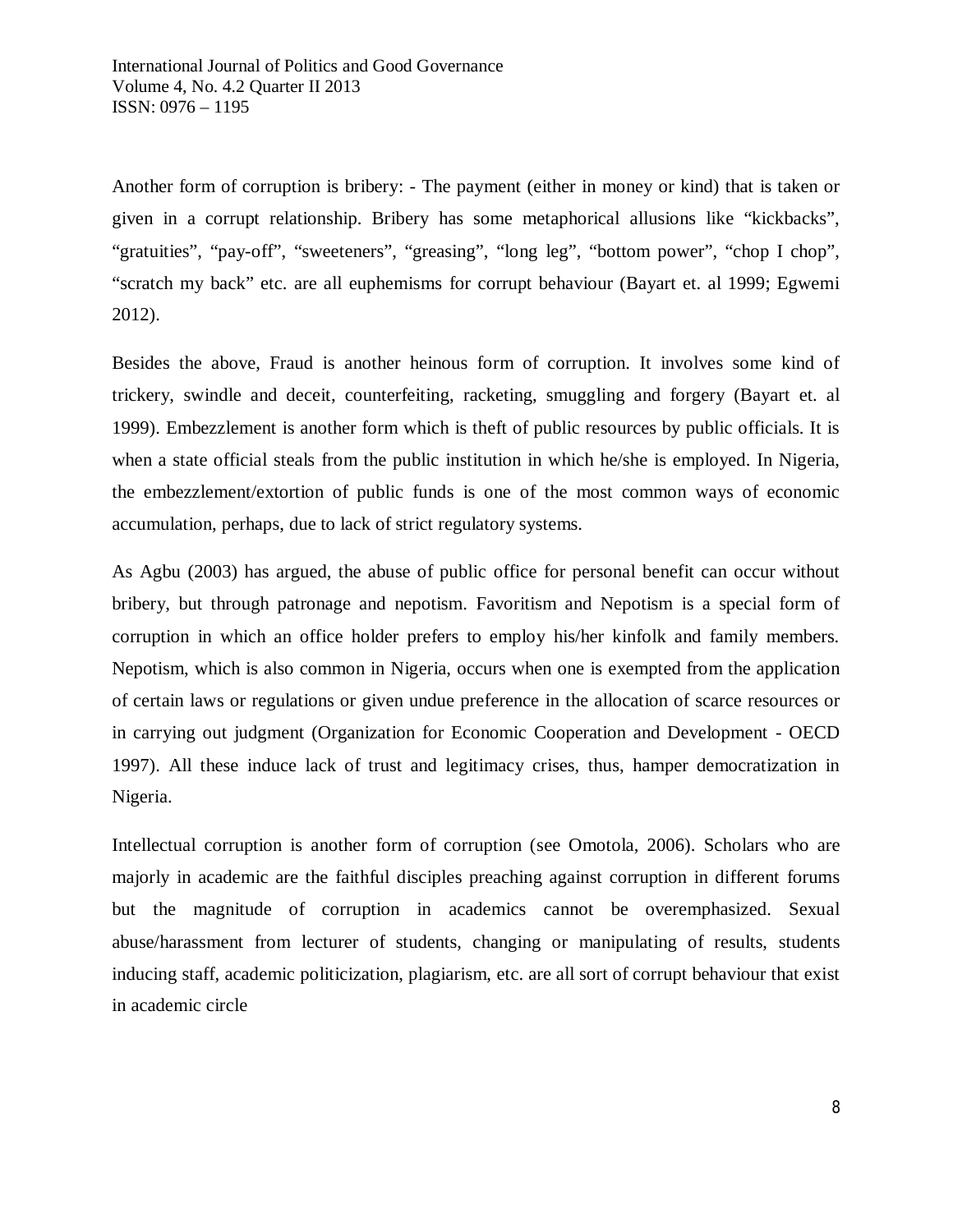Tackling corruption is a global hurdle because it undermines democracy. Corruption helps the wrong persons to get elected and distract societies from facing developmental projects in order to deliver dividends of democracy to the people. The Lincolnian definition of democracy will be focused on here. He sees democracy as the government of the people, by the people and for the people. This definition sees democracy as the popular function of the masses and thereby, if the people are corrupt, how would they deliver the dividend of democracy? This will hence be a difficult task to accomplish and thereby may result into legitimacy crisis, which is inimical to the consolidation of democracy. The nexus between corruption and democracy has overtime results into undemocratic government whereby powers do not derive from the people and hence breed corruption since the hallmark of such administration is lack of transparency and accountability. Corruption in turn engenders mismanagement of resources, which results in under-development, poverty and chaos in the polity. In such political environment, the freedom of press is restricted, a condition that makes possible the abuse of human rights.

There are significant cross national and cross-regional variations in corruption permissiveness, and attitudes towards corruption, which are strongly and negatively related to democratic attitude. In Nigeria, corruption may be seen as part of the inherited practices from old authoritarian regime and government has the implicit and explicit responsibilities of fighting it. Furthermore, stable democratic institutions and corruption are expected to be negatively related, but at first, this relationship sounds as if it is solely the rule of law, part of a democratic society, which prevents corruption (Akanbi, 2004). What about support for democracy and corruption permissiveness as cultural traits? Evidence from the world values survey shows that these two variables are, in fact are strongly and negatively related and that there is a great deal of crossregional and cross- national variation in both. Corruption permissiveness is negatively related to support for democracy and to interpersonal trust. In virtually all the institutions of the Nigerian state, corruption rears its ugly head as the hallmark of official business. Democracy in Nigeria under the shadow of corruption requires prompt attention in other to acquire sustainable development and democratization (Aleyomi, 2012).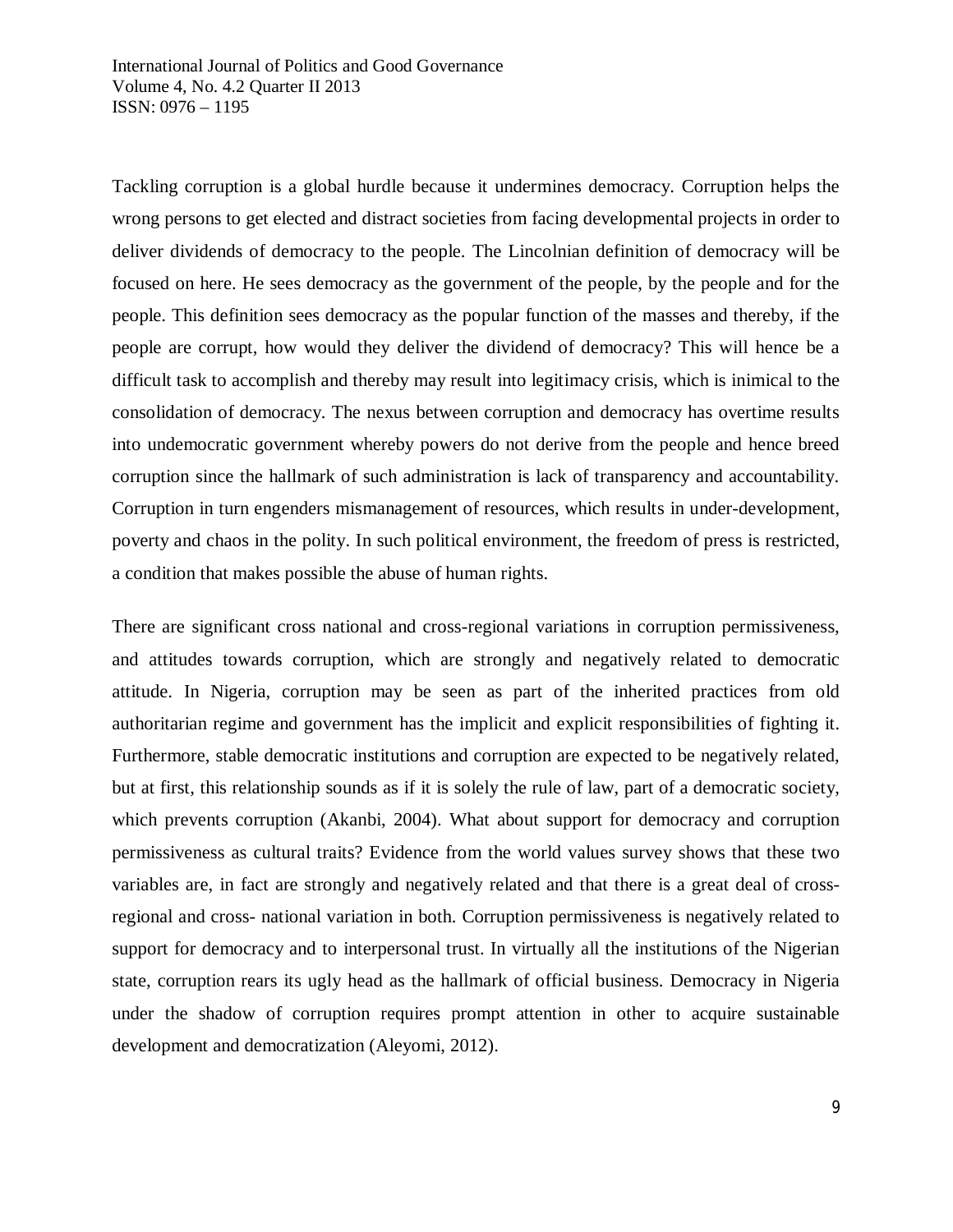# **THE PROBLEM IN HISTORICAL PERSPECTIVE**

To really come to grips with the dynamics of corruption in Nigeria, one must begin with its colonial history. The beginning of official corruption in Nigeria and the manifestation of a privatized state can be rooted with colonialism. The structural evolution of the polity, with its excessive centralization, concentration and personalization of power, according to Ibrahim (2003), "provided for a culture of unbridled corruption and fettered democracy". By all standards, colonialism in Nigeria was built on corruption (Omotola, 2006). The colonialists killed social structures against corruption associated with pre-colonial Africa and replaced and/or transformed them to suit their own purposes. This process led to the emergence of 'two publics in Africa' such that while the primordial public was built on a system of accountability and control, based on moral principles, the civic public became a contested terrain for private accumulation based on amoral principles (Jain, 2003). The failure of the political elites, who took over from the colonialists in attempting to address the roots cause of corruption, and particularly the inability to transform the imported social structures, complicated the matter in the post- independent period.

Corruption in contemporary Nigeria has continued to grow in leaps and bounds in the country ever since the emergence of the elites, subsequent to colonial rule. The collapse of all the previous republics, the aborted First, Second and Third Republics, all had something to do with corruption (Omotola, 2006). Presently, one of the major threats to the fledging Fourth Republic is endemic corruption. As old as the country itself, corruption emerged as a serious issue during the oil boom of the 1970s (Omotola, 2006; 2008). The oil boom era "raised the stakes for the control of power at the centre, and corruption, in the guise of populist economic policies, became an explicit instrument of personal political agenda (This day, May 30 1999). The situation further deteriorated during the Second Republic under Alhaji Shehu Shagari. During this period, the state did not only become 'prebendal', but also predatory (Ibrahim, 2003; Omotola, 2006). These were manifested by the fact that the offices of the state were allocated and then exploited as benefits by the office holder. Again, such a practice was legitimated by a set of political norms, according to which the appropriation of such offices is not just an act of individual greed or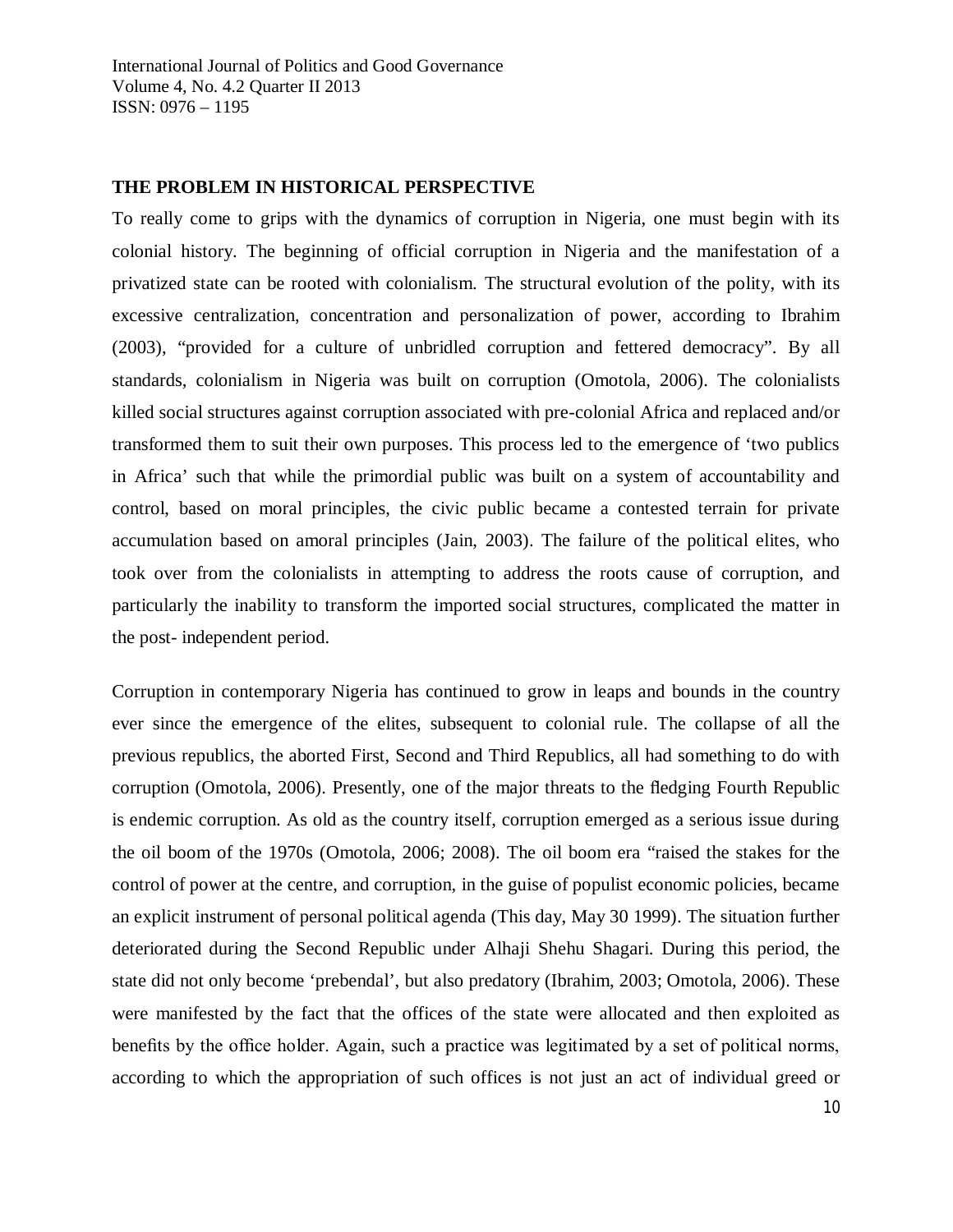ambition, but concurrently the satisfaction of the short-term objectives of a sub-set of the general population (Omotola, 2006).

The second coming of the military to the political scene of Nigeria in 1983 marked another epoch of corruption in the country. Under the regimes of Generals Babangida and Abacha, the system was not only prebendal, but also praetorian. A praetorian system is one that "is corrupt and an unstable regime of coups, cliques and conspiracies tempered only by occasional political dictatorship" (Ake, 1996). Its major features include indiscipline, mercinerism, self-seeking, greed and avarice, sale of public office and prebendalism. Praetorianism is therefore the military equivalent of the corrupt society. Babangida's regime did not fundamentally threaten the existence of Nigeria as a corporate entity and thus, the continued prosperity of the power elite, Abacha's attempt to transform himself into a civilian president unleashed the very centrifugal forces that Nigeria's ruling elite had been trying to put into a safe and secure bottle since the end of the civil war in January 1970 (Omotola, 2006).

The return of the country to a path of democracy in 1999, despite advances in the fight against corruption, has not been able to tame the monster of corruption. Rather, it has, as argued by Omotola (2006) soared and assumed the dimension of a scourge, as no arm or level of government is exonerable.

#### **MANIFESTATIONS AND EFFECTS OF CORRUPTION ON DEMOCRATIZATION, 1999-2012**

The problem of corruption in Nigeria is a political one. It affects every facet of the democratic governance of the state. The issue of corruption in Nigeria is a manifestation of the lack of political will on the part of the sovereign and the failure of the state to maintain law and order. Hence, business corruption is a symptom of the failure to contend with political corruption, which raises questions on the moral uprightness of the state to exist or on the political will of the leadership to pilot the affairs of the state. It can be argued therefore, that where there is no political corruption is where the state operates under a high moral law and upholds, protects and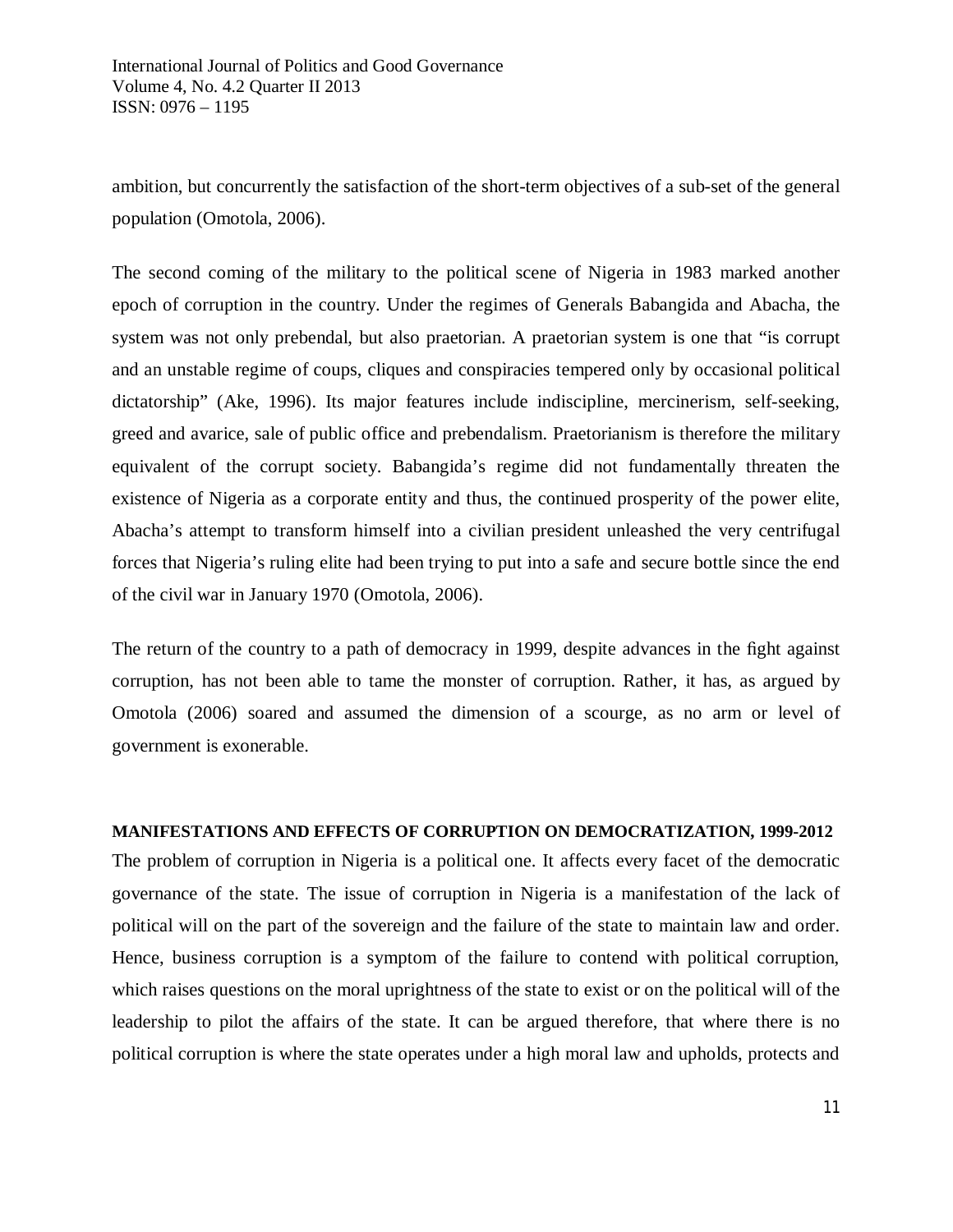enforces the rule of law on itself and on its citizenry. This is not the case with Nigeria, where there is high level of contract inflation, embezzlement and diversion of monies in banks, industries and other parasatals.

It has also been argued that accountability of elected representatives to the people is the hallmark of any democratic administration (Mabogunje, 1999). However, democracy in Nigeria has been plunged into crisis by its failure to ensure accountability of the ruler to the ruled as well as the inability of the state to make officials accountable for their actions and bring corrupt ones to justice. This is not to suggest that there are no institutions established to ensure accountability and checkmate corruption, but the best of these institutions has only earned the country the status of being rated one of the most corrupt countries in the world and, among African states. In 2009, Nigeria was ranked 130 out of 180 countries; 2010 Nigeria was ranked 134 out of 178 countries and the most recent one in 2011, Nigeria was ranked 143 out of 182 countries (The Transparency International Corruption index, 2009, 2010 and 2011 respectively). The deteriorating corruption index showing in the above lines of analysis is evident in the slowing down in the pace of the battle against corruption (The Guardian, February 12, 2005:12). The point here is that the phenomenon of corruption ravaging all levels and all arms of government poses serious threats toward the realization of the ideals of democracy (Muhammed 2006).

It is sarcastic that most elected officers embark on a flagrant abuse of office and embezzlement of public funds and neglected accountability as their watchword. Corruption has eaten deep to the fabric of the nation's electoral body. The role of Independent National Electoral Commission (INEC) is undemocratic because it appears to be a compromised set up serving the interest of the ruling party (International Crisis Group 2007). The gross ineptitude of INEC manifests in the services of upturned election results by the election tribunals, open admittance of election rigging (not without the connivance of INEC). Worse still, some of these actions were allowed to continue in the face of open admittance by the parties involved. The above reasons are pointers to the fact that democracy in Nigeria cannot be adjudged as fulfilling even though we have witnessed a triumphant enthronement of the system on the country. Worthy of note is that, there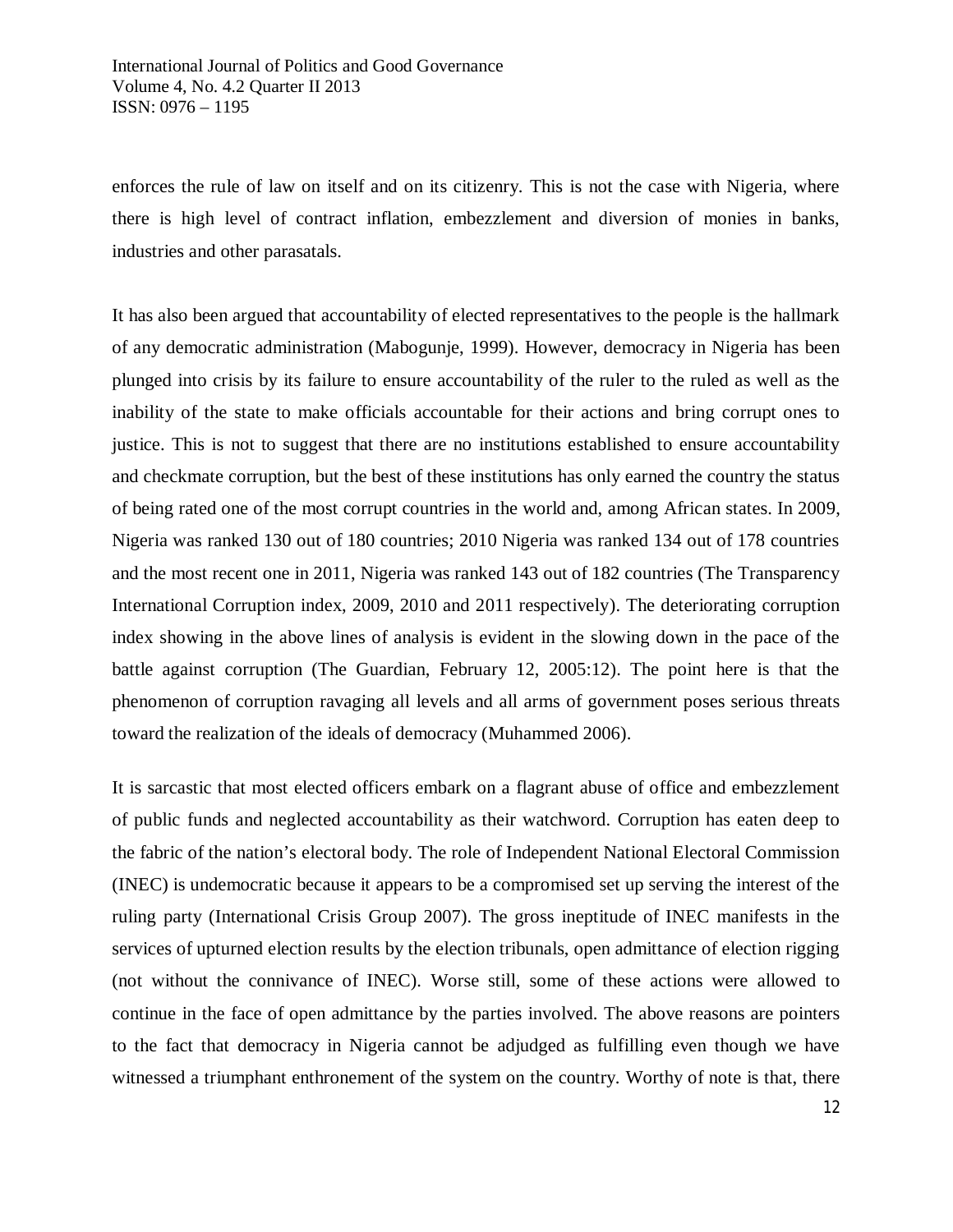seem to be a declining faith by citizens in the capacity of democratic institutions, which have been manipulated by profiteering political elite there by weakening the foundation and consolidation of democracy in the country.

Although corruption is a global scourge, Nigeria appears to suffer the most from it because the leaders are pathologically corrupt (Dike 2005). Everyone appears to believe that Nigeria has a culture of corruption (Smith 2008). Huge sum of money from crude oil, over the years, has corruptly been managed. Nigeria is a rich nation floating on oil wealth, but almost none of it flows to the people. Due to the effect of corruption, Nigeria has turned to be an oil giant that runs on grease of politics (San Francisco Chronicle 2007).This is evidence in the fact that top public servants are very rich because they harbor the mentality that public money belongs to no one. Some people refer to the wealth of the nation as "National Cake". National dailies are crammed with news of how public officials are acquiring million-dollar homes (within and outside Nigeria) and stockpiling stolen public money in financial institutions abroad (Vanguard May 20, 2010).Nigeria appears a hotbed of corruption and the so-called war against corruption seems to be a 'hurricane of corruption jingoism'.

Majority of the elected officials, appointees, and top government are corrupt. They often extract bribes from the citizens (business owners, those seeking to do business with the state, etc.) while performing their official duties. This is negatively affecting economic progress and diminishes the people's trust in government. Corruption scandals are strewn all over the society like a straw hut in a hurricane. Some of the abound example are suffice. The wanton manifestation of corruption under the Fourth Republic includes the falsifying of age and academic qualifications by Salisu Buhari, the first Speaker of the House of Representatives (HORs); and the first Senate President, Senator Evan(s) Enwerem having been found guilty over similar allegations; financial recklessness and mishandlings on the part of some past senate presidents and other public figures, culminating in the removal of all these political figures from office. These include Senator Chuba Okadigbo, Senator Adolphus Wabara, the then Minister of Education, Professor Fabian Osuji among many other instances (see Omotola, 2006). What the foregoing revelation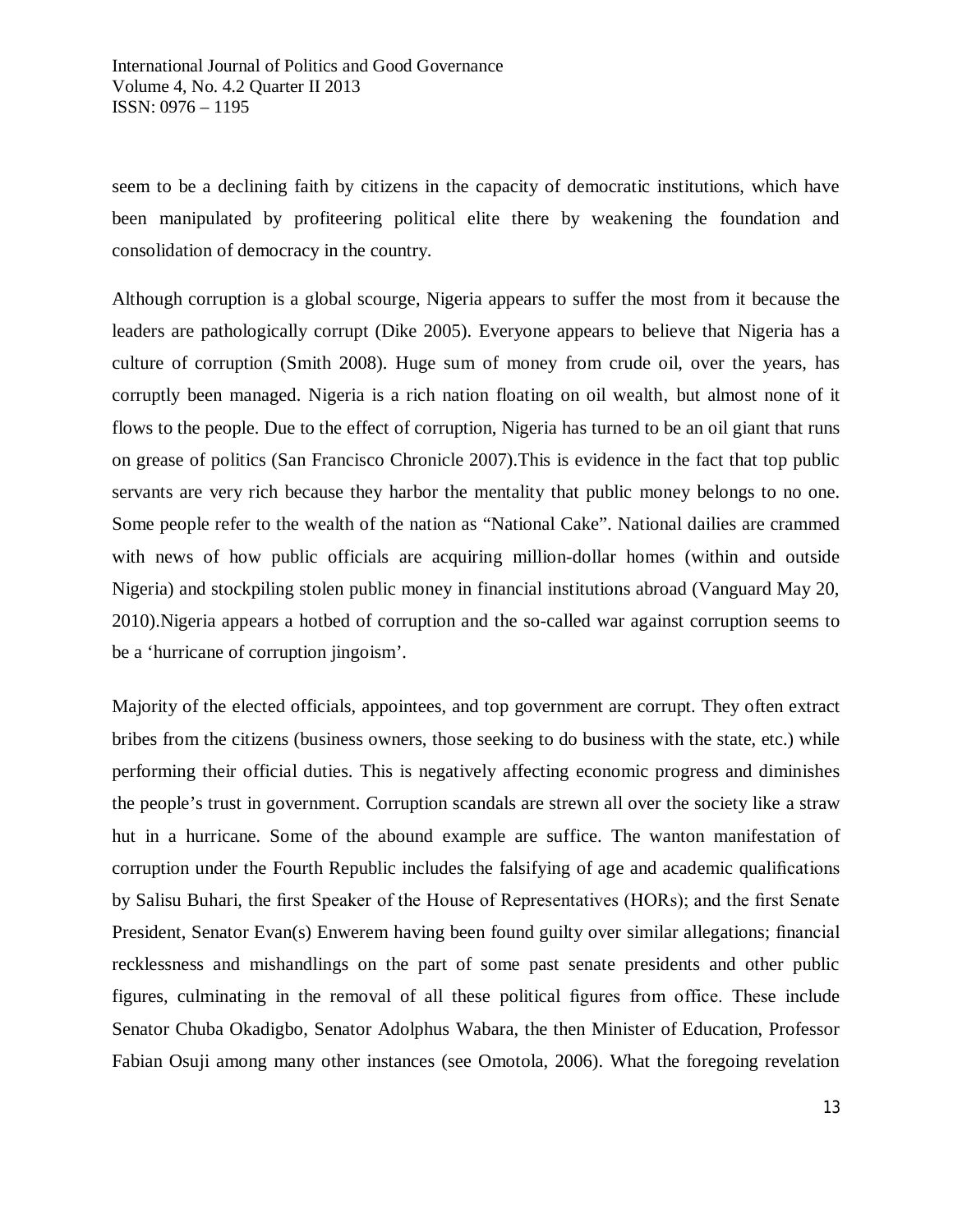suggests is that corruption has really become endemic and systemic in the country. Any attempt at curbing it must therefore rise above any lip service approach. The erstwhile chairman of the Peoples' Democratic Party (PDP), Vincent Ogbulafor was forced to resign because of mountain of fraud charges against him (Ogbulafor 2010). Ogbulafor had earlier challenged the society to prove the 16 count charges against him but had to resign later to fight his corruption charges. The former governor of Delta State, James Ibori, who initially escaped from EFCC, was arrested in Dubai on money laundering charges (BusinessDay May 14, 2010).

The reforms in Nigeria appear to have made the country more corrupt because transparency and accountability in government has not improved. Some leaders are talking about anti-corruption crusade and at the same gratifying corruption. There have been a wave of corrupt and ethical scandals emission from the National Assembly; there was a N2.3 billion (about US\$361.1b) car scandal involving the immediate past Speaker, Dimeji Bankole and other members of the House of Representatives; there is also the recent bribery scandal between Farouk Lawan the former Chairman, House Committee on oil subsidy probe and Femi Otedola, the Executive Chairman, Zenon Oil and Gas over the alleged \$620, 000 bribery scandal involving them (Punch July 4, 2012). The former was indicted for sleaze, which has been supported by hard evidence. The purported video evidence, voice recording and the subsequent action by Farouk of de-listing Otedola's company in front of his colleagues before the report was adopted, are all hard evidence (Vanguard July 3, 2012). The National Assembly, most especially House of Representatives, is seemingly blatant to cover up and settle criminal matters (example of Farouk vs. Otedola bribery scandal) in the usual 'paddy-paddy' or 'family affair' style of resolving a serious criminal issues, which if it were in other climes, the culprits and dramatis personae would have been docked by now or be in court facing trials. It clearly shows that those who profess to be fighting corruption in Nigeria are themselves corrupt to the core.

Nigerian leaders have demonstrated their unwillingness to reform the society. Despite the number of top government officials involved in corruption, some of the alleged corrupt public figures who are still under probe were given national award by the President. Since corruption is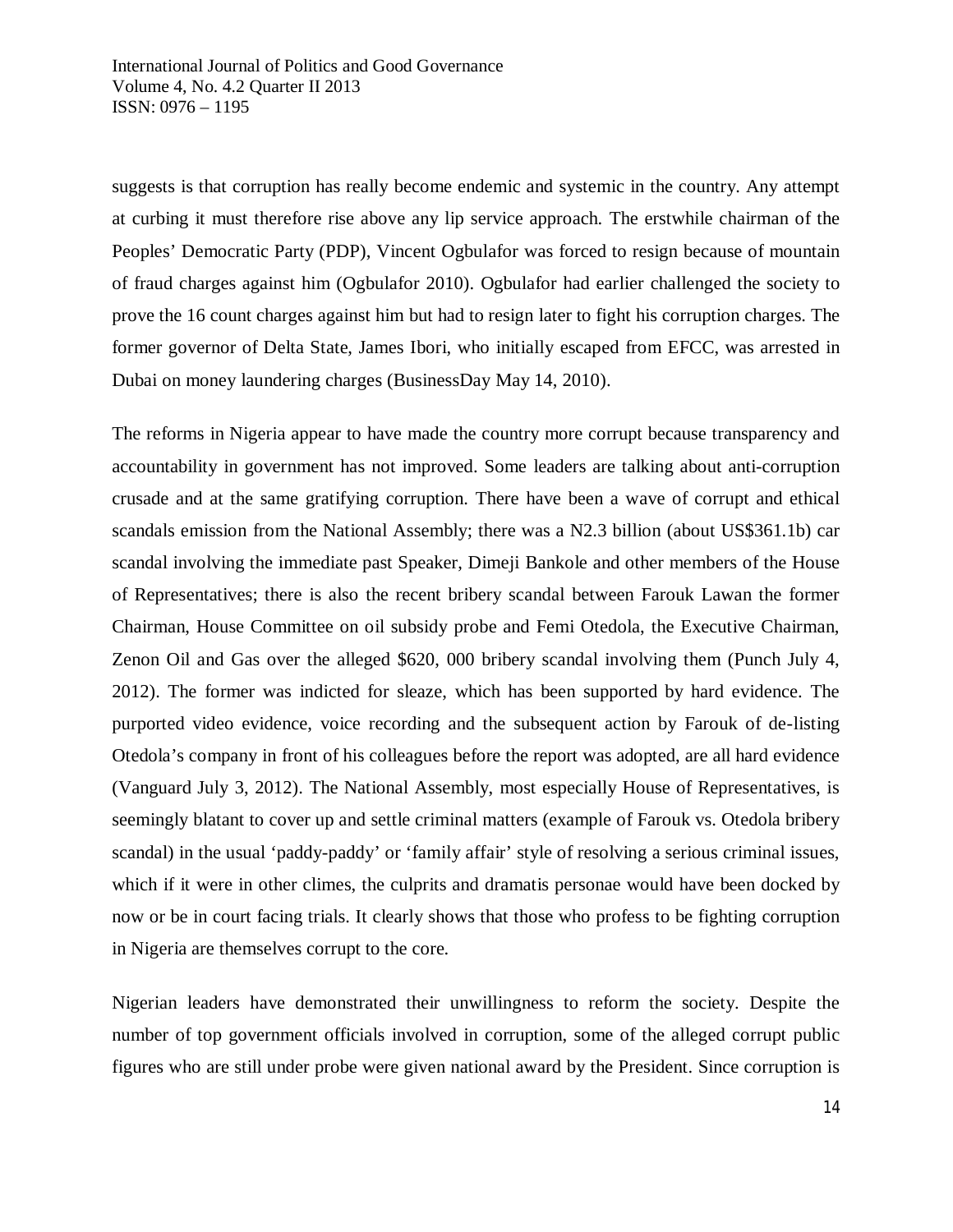an abomination to political stability and economic prosperity, democratization process and development will be a mirage if necessary and frantic action is not put in place to tame corruption's monster in Nigeria.

Some of the effects or evils of corruption in Nigeria can be summarily put as follows

- a. Corruption leads to poverty. Despite the available and endowed resource in Nigeria, people are still leaving in abject poverty because of high rate of corruption.
- b. It affects the economy's 'backbone'.
- c. It wastes skills and resources
- d. It hinders foreign aids and It leads to the abuse of external aids when giving
- e. Corruption is politically destabilizing. It leads to all activities of election irregularities which in turn can hamper democratic consolidation etc.

To breathe a new life into Nigeria's effort of consolidating political system and economy development, and to improve the people's living conditions, the society must purge itself of high-level corruption and strengthen the critical institutions and infrastructure that drive the economy.

# **THE DRIVING FORCES OF CORRUPTION IN NIGERIA**

Corruption has become a viable enterprise in Nigeria. The question that often comes to mind is who are the culprits for the prevalence of corrupt activities in Nigeria? Is it the common person or those in power? Is there any way out? No matter how it is or how to tackle it, it is important to understand the drivers before sourcing for how to tackle it. The causes of corruption in Nigeria are numerous and multifaceted. They have political and socio-cultural variables. One of the drivers of corruption in Nigeria is the culture and weird value system of the society. It is practically unavoidable for any Nigerian to be corruption-free because of the deteriorated culture and weak value system of the society (see Dike 2003). Corruption has taught Nigerians wrong lessons that it does not pay to be honest, hardworking and law abiding because the culture has legalized illegality in the society. The struggle for survival in the society has become a race for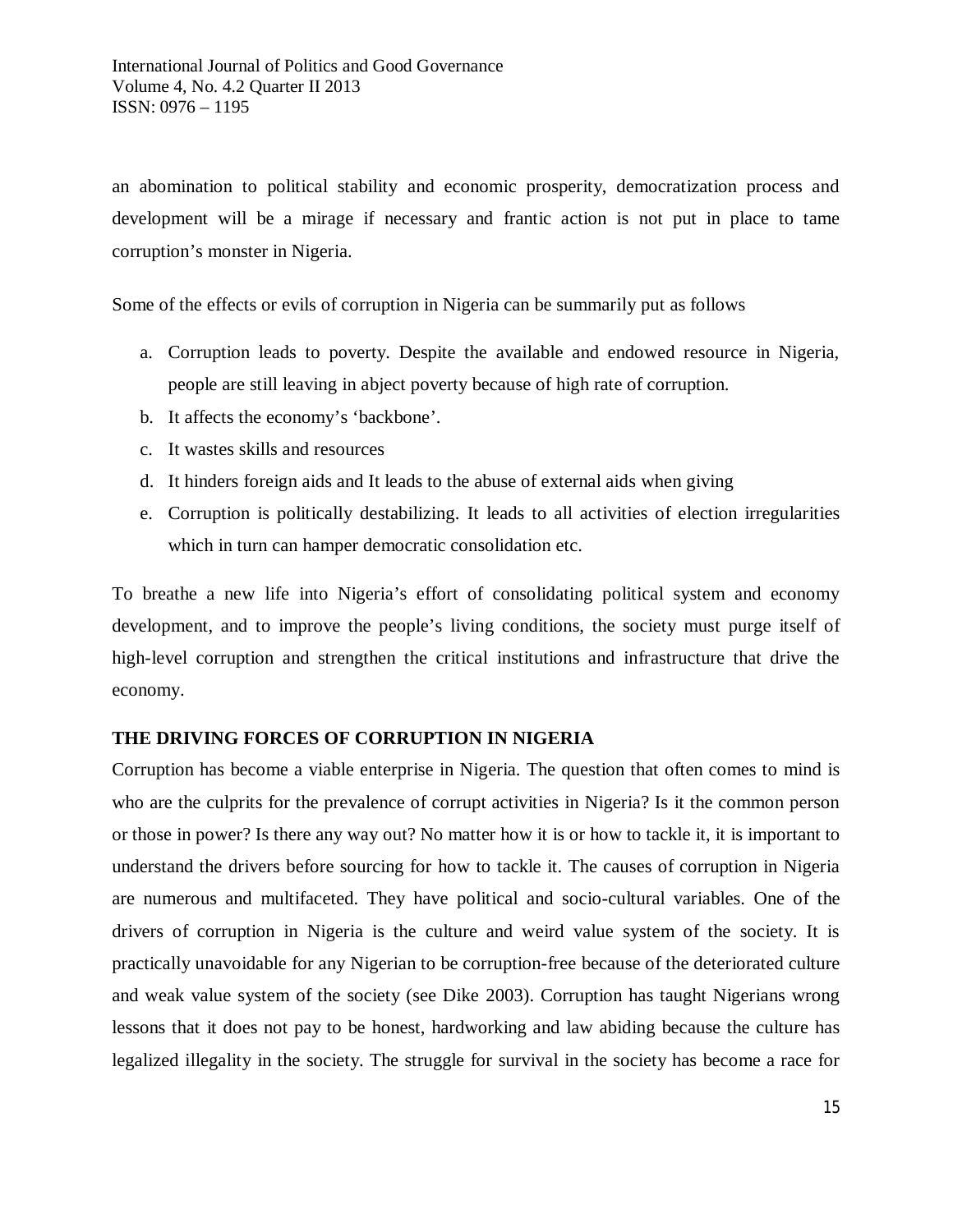everyone. There is no place for morality in the society (Smith 2008). Government has also worsened the situation since the level of inequality in the distribution of wealth has been hiked by the kleptocrats.

Family pressure is another significant index for corruption in Nigeria. The influence or pressure of polygamous household or extended family system, and obligations to meet the family needs in Nigeria, are some of the causes of corruption. There is virtually no relationship between corruption and family orientation or culture in Nigeria. Corruption is linked to the strong family values involving intense feelings of obligation (Merton 1968:246-248).There is no gainsaying to espouse that poor reward system, bad practices of non-payment syndromes like 'halfsalary/quarter-salary' or delay in payment of workers salary and lack of economic opportunity/late payment for services executed by business establishments in Nigeria pose serious and dangerous forms of corruption in the society. A society that has citizens who are achievement oriented, but have relatively low access to economic opportunities will face family pressure. This may lead to negative effects on the economy as such could scare away foreign and local investors. Little wonder Lipset and Lenz (2000) claim that the cultures of societies "that stress economic success as an important goal but nevertheless strongly restricts access to opportunities will have higher levels of corruption". No doubt, corruption is detrimental to the socio-political and economic development of the nation.

Bad governance and outrageous salaries of the public office holder, most especially the executives and legislature is another source of corruption in Nigeria. The primary means of living wealthy apart from 'money rituals' in Nigeria is to hold a political office. Political office holders in Nigeria have engaged in various dubious and mischief activities to accumulate dynastic wealth which their generation born and unborn cannot exhaust. Billions of naira is what the Nigerian supposedly leaders are looting of treasuries and misappropriations of public funds without anything been done by the government to track them down (Lotterman, 2002). Instead, governments embark on 'chasing shadow' programmes and castigating the opposition. Over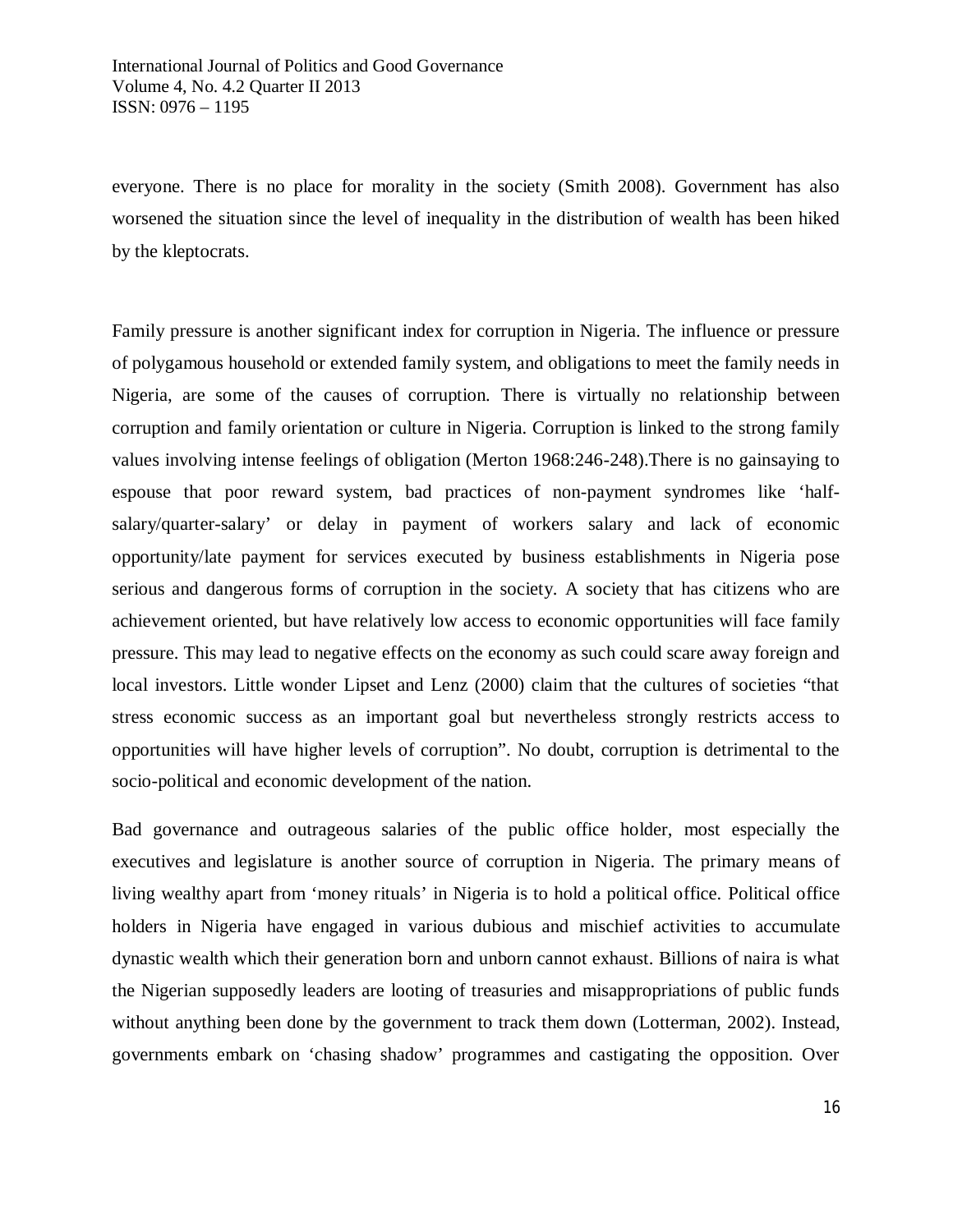\$214m identity card scam looms the country in 2003, but unfortunately, we heard of the beginning but we have not been able to know the outcome (Vanguard December 30, 2003). Examples of corruption cases that have been swept under the carpet are numerous and countless. Some of them shall be discussed in the subsequent section. Apart from the inability of the government to probe some corrupt offenders, lack of effective control and taxing systems are other problems. Government allocated over 'N5b' (about USD\$790b) to a non-existent agency in the 2010 budget. This generated a serious uproar in the Senate but unfortunately nobody was brought to book (Nigerian Tribune 2010). Lotterman (2002) argues that bad rules breed corruption. Ineffective taxing system to Lotterman, makes it difficult for societies to track down people's financial activities.

However, having passion for avarice, urge for a shortcut to affluence and comfortable circumstances, glorification, celebrating and approbation of ill-gotten wealth by the general public and giving out chieftaincy titles to corrupt persons by traditional rulers, are among the reasons for the persistence of corruption in Nigeria (Ndiulor 1999). It has been noted that one of the popular, but unfortunate indices of good life in Nigeria, is flamboyant affluence and conspicuous consumption. The 'brazen display of wealth by public officials,' which if questioned they might find it difficult to explain the source, points to how bad corruption has reached in Nigeria society. Many of these officials, before being elected or appointed into offices, had little or modest income. Since 'wealthy' and 'high placed people' are celebrity in Nigeria, some people get into dubious activities, including 'committing ritual killing for moneymaking' and stealing of public funds. The cases of ritual murder proliferate in Nigeria (see The Guardian, May 16, 2002; This Day News, July 7, 2002).

The unenthusiastic attitude and misplace of priority of the Law enforcement agencies is another cause of corruption in Nigeria. The lukewarm approach of those who are supposed to enforce the laws of the land as relating to corrupt activities in Nigeria, such the Judges, the Police Officers and some specialized agencies established for anti-corruption and other related offences could lead to people engaging in corrupt behaviour, knowing full well that they would get away with it.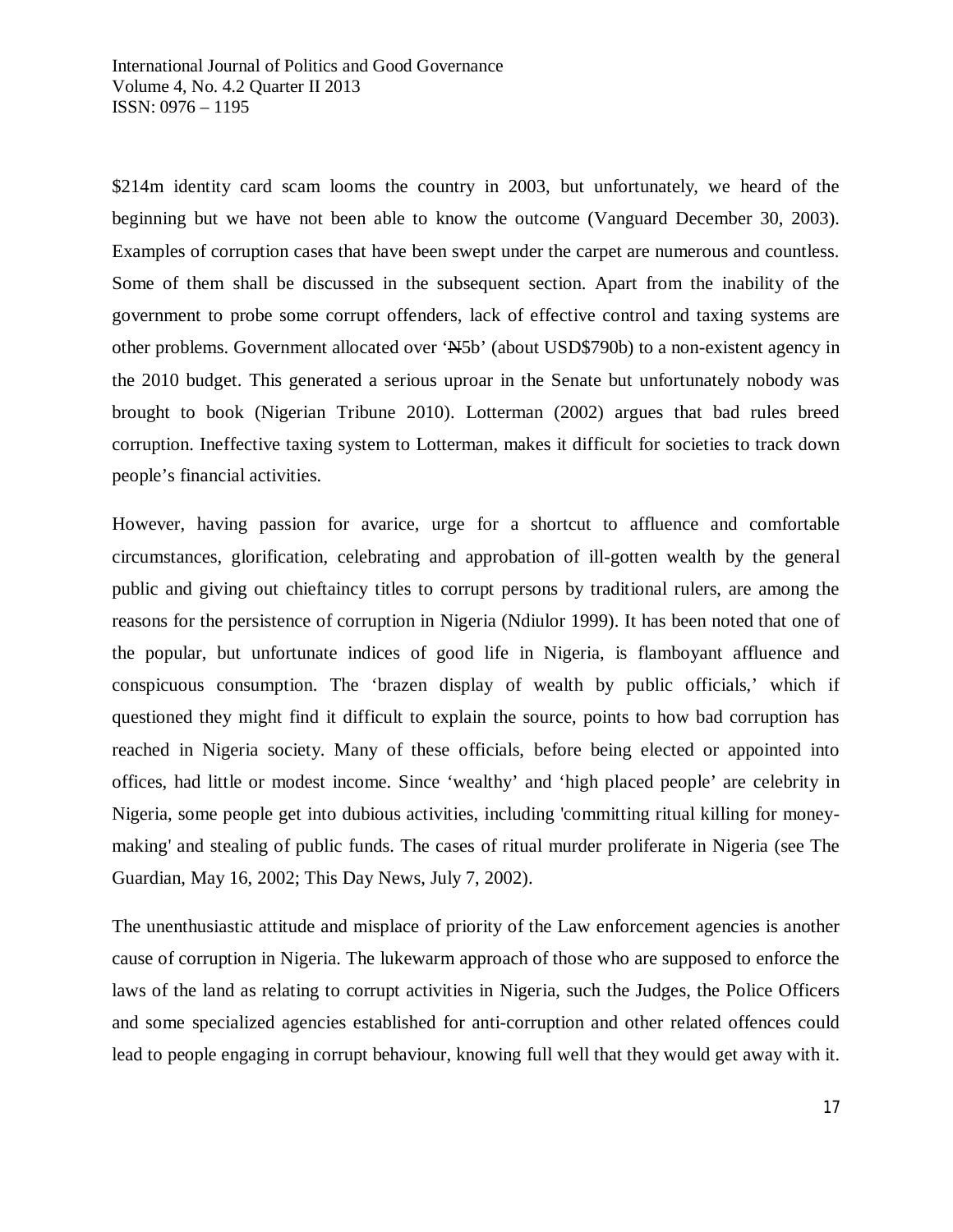Governments have been criticized for using the supposed law enforcement agencies as a political weapon against their opposition. Some cultural and institutional factors lead to corruption. For instance, before and during the 2007 general elections, government made use of Economic and Financial Crime Commission to chastise and frustrate Atiku's (the then Vice President) presidential ambition under Peoples Democratic Party (PDP). The first threat to the process is President Olusegun Obasanjo's attempts to impose a successor, after failing the 'third term bid', by excluding strong candidates such as Vice President Atiku Abubakar, through intimidation, judicial proceedings and politically-motivated corruption charges. The resulting frustrations propelled establishment heavyweights into opposition and increased the ferocity of a campaign marred by violence bribery and corruption (see International Crisis Group 2007).

# **TOWARDS SUSTAINABLE ANTI-CORRUPTION AND DEMOCRATIZATION IN NIGERIA**

Combating Corruption for Sustainable Democracy Concerned about the devastating effects of corruption on the social, economic and political foundation of nations, and decisions of launching a concerted and collaborative effort to combat it, scholars, individuals, parastatals, organizations, both governmental and non-governmental have one time or the other contributed to suggestions of combating corrupt practices to consolidate democracy. As causes of corruption differ from one country to another, so also, preventive, enforcement and prosecutorial measures that work in some countries may not work in other. Indeed corruption is one of the greatest challenges of the contemporary world and more sarcastically, Nigeria. It undermines good governance, fundamentally distorts public policy, leads to the misallocation of resources, harms the private sector and particularly hurts the poor. Many aspects of bribery and corruption include accepting gratification, giving or accepting gratification through agent or using office or position for gratification, fraudulent acquisition of property, deliberate frustration of investigation, making false statement, bribery transaction of public officers, false or misleading statement and attempt conspiracy.

In the light of the above seemingly uncontrolled acts of corruption on our polity and administration in Nigeria, government should demonstrate the leadership and political will to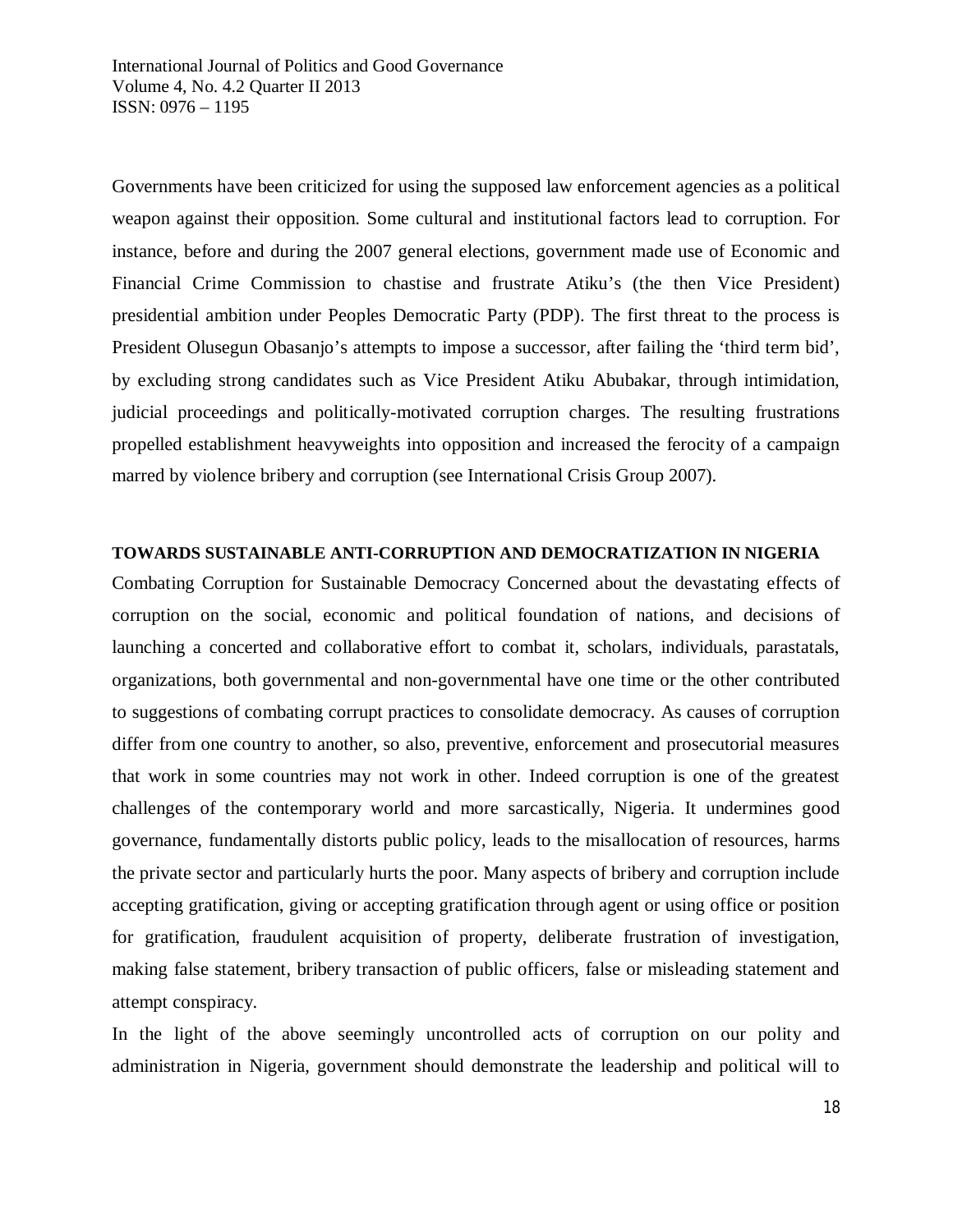combat and eradicate it in all sectors of government and society if democracy must be sustained and maintained. This can be done by improving governance and economic management, striving to create a climate that promotes transparency, accountability and integrity in public as well as private endeavours.

Also, there is the need for a virile civil society and general empowerment of the citizenry. Such empowerment may take the form of access to information about activities of government agencies. In this direction, the role of the media is indispensable. The mass media owe the nation a responsibility to expose any corrupt agency or official (Saliu and Aremu, 2004). There should be rules and criteria simple to understand and administer and the information made readily available: For instance, several activities in Nigeria undertaken by the government put it in a monopolistic position. And if a number of criteria have to be taken into consideration in arriving at a decision, then an element of subjectivity and judgment is involved. The problem may not necessarily be the degree of discretion but the extent to which the process is opaque and shrouded in mystery. Therefore, if the rules and criteria simple to understand and administer and information about them is readily available, then the government's decisions could be challenged or improved by the citizens. Furthermore, in the words of Akanbi (2004), the government should not use the anti-corruption commissions for arrest and prosecution of suspected culprits alone but also to provide a mechanism to prevent the malaise from spreading in our society.

The accountability mechanism provided by elections has failed to cleanse the system. The electorate, who lament the corruption of the present crop of politicians, has repeatedly voted them back into their aspired elective positions during elections. What enables the current system to perpetuate itself? Why don't the voters (specially the less privileged ones) revolt and refuse to vote for looters and plunderers and vote for those who propose reforms? From the behaviour of the people it seems that they prefer to vote for someone who can arrange the most favours from the system (and these favours could be rights being denied to them). It is these expectations of favours in gaining an unfair advantage and in getting around the system that partly explains why the less privileged voters do not refuse to vote for looters and plunderers and vote for someone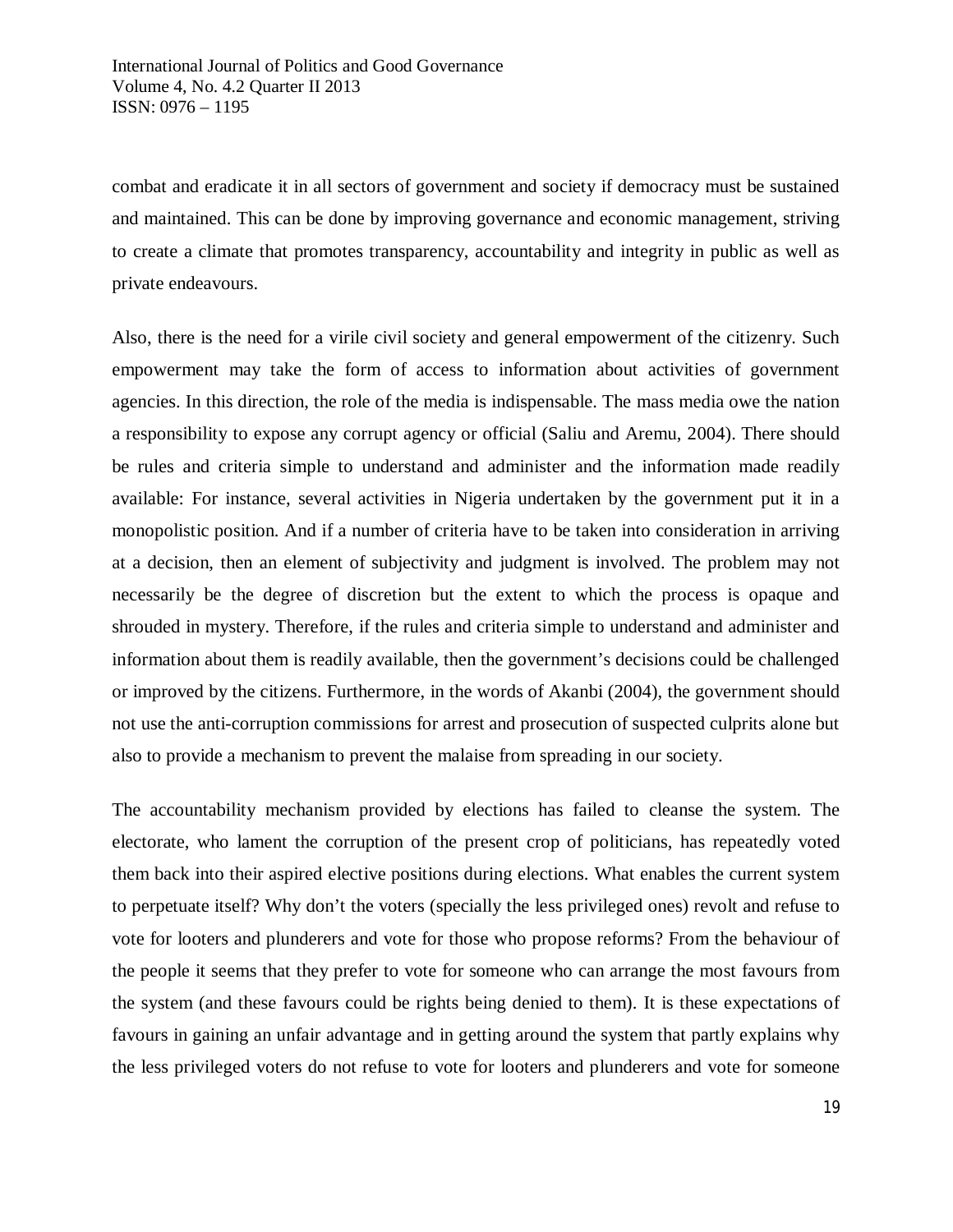who promises reforms instead. They have little hope that the system will be fair to them and that it will ever function in accordance with the norms of civilized and democratized societies.

Besides, democracy can also be sustained if the military (and other forces of violence) are made subordinate to elected civilian control. Obviously, the military need to renounce political activities, be restructured, professionalized and re-oriented for it to be able to defend democracy (Ojo 2005). This is because civilian control of the armed service is an essential aspect of government of, by and for the people. In democracy, public policy is decided by the majority subject to the rule of law instead of brute force. There is therefore, the need to de-politicize the armed forces, re-define military priorities, programmes and commitment, re-assert civilian supremacy, and institute strong and effective mechanism for achieving democratic control.

For effective control of corruption in Nigeria, the society must develop a culture of relative openness, in contrast to the current bureaucratic climate of secrecy. Instead of the tribal prejudice, state of origin syndrome and nepotism or favoritism, which have colored the Nigeria economic and socio-political landscape, meritocracy should be adopted in employment and distribution of national resources. More importantly, to sustain democracy, it would involve among other things, protection of human rights and rule of law, strengthening judicial and legislative institution as well as other agencies to hold state power accountable. The leadership must muster the political will to tackle the problem head-on Fighting and Safeguarding the nation's Integrity (Image) and democracy (see Nwezeh 2011).

Low salaries lure most public servants into corruption. Salaries of public and private sectors' personnel need to be increased. This does not insinuate that this measure alone will be enough for tackling the issue of corruption. But the argument here is that workers should be well-paid at least to reduce the bait of being tempted with corruption or corrupt activities. Substantial salary revisions should be able to attract the more educated and enterprising young men and women into the public sector. However, their entry into the public domain is more likely to improve productivity and efficiency, a commodity also in desperately short supply in the public sector, its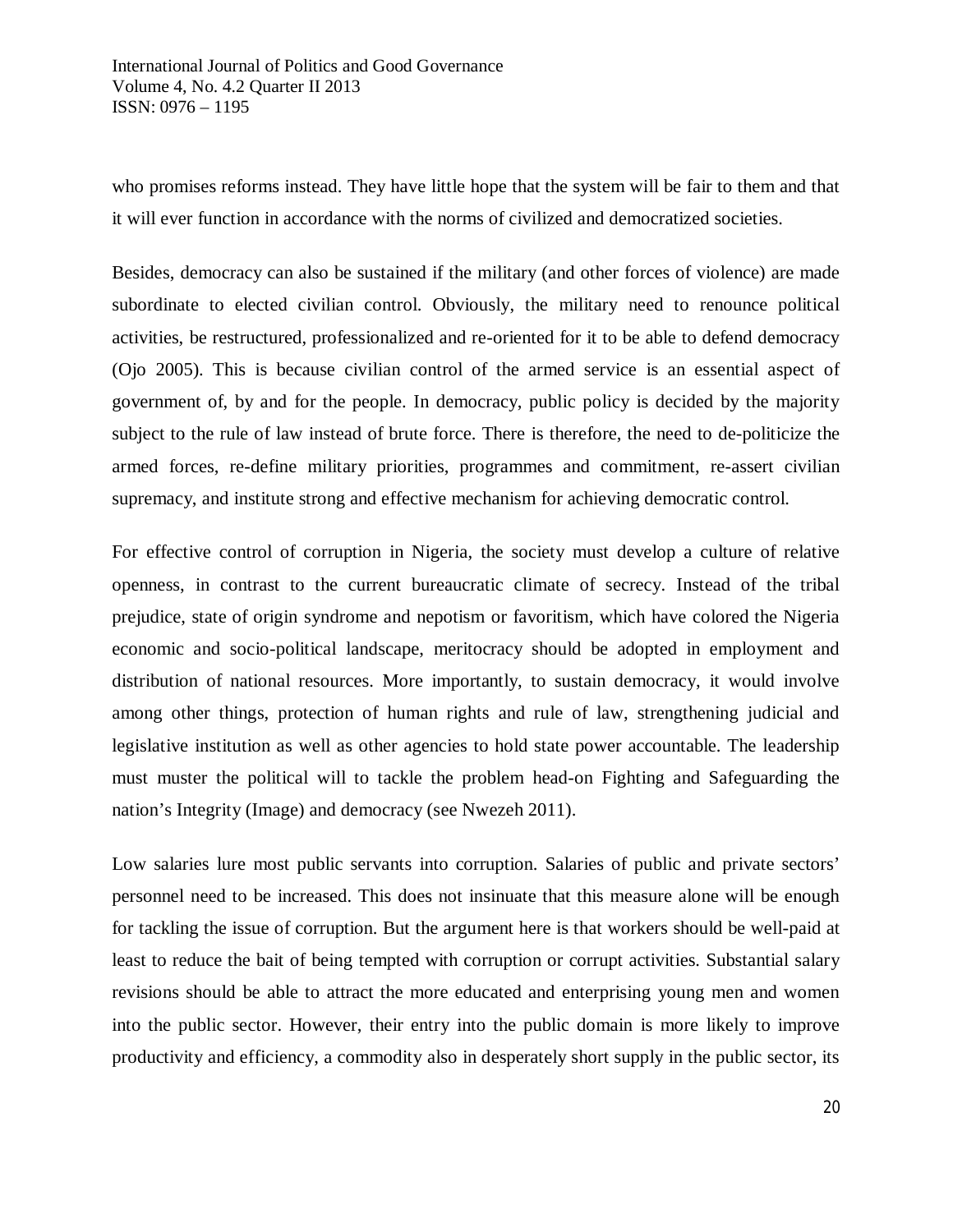impact on the level of corruption is likely to be marginal and drastically minimized without strong accountability mechanism.

Others include empowering democratic governance at the local level, ensuring the equal status and full participation of women, empowering marginalized groups to become partners in the restructuring of their societies, invigorating civil society and the autonomous mass media, securing fundamental workers' rights, especially freedom of association, ensuring that those who work non-violently for the democratic transformation of their societies are provided the space and resources needed for their task, radical reform and rehabilitation of the educational sector in order to restore and enhance standards, cultivating democratic values and beliefs and resolving conflicts over minority group rights and claims through the spirit and mechanism of democracy.

Above all, attention has been drawn to the need to integrate the domestic control of corruption with existing international instrument against the vice. Such international initiatives include those instituted by the IMF's policy of linking good governance with effective battle to reduce corruption. Likewise, the United Nation made a declaration against corruption and bribery in 1996. All these and others may be integrated with the national efforts to enhance its effectiveness (Saliu and Aremu, 2004).

# **CONCLUDING REMARKS**

Corruption is a serious problem negating Nigeria's democratization process. This is because it is bedevil by such problems as mismanagement, wasteful spending, and spending States fund on unproductive sectors among others. Though, kudos should be given to the former Nigerian President, Chief Olusegun Obasanjo for initiating and setting up structures and institutions (ICPC and EFCC) to fight corruption, this effort has made public office holders to be conscious of their dealings in power. Although, many people have criticized the government of using it as a political weapon, but still to all, it is a very good step in the right direction considering the intensity of the endemic problem of corruption and how it has set the country back in its quest for democratic pursuit. Therefore, fighting corruption does not necessarily mean a task for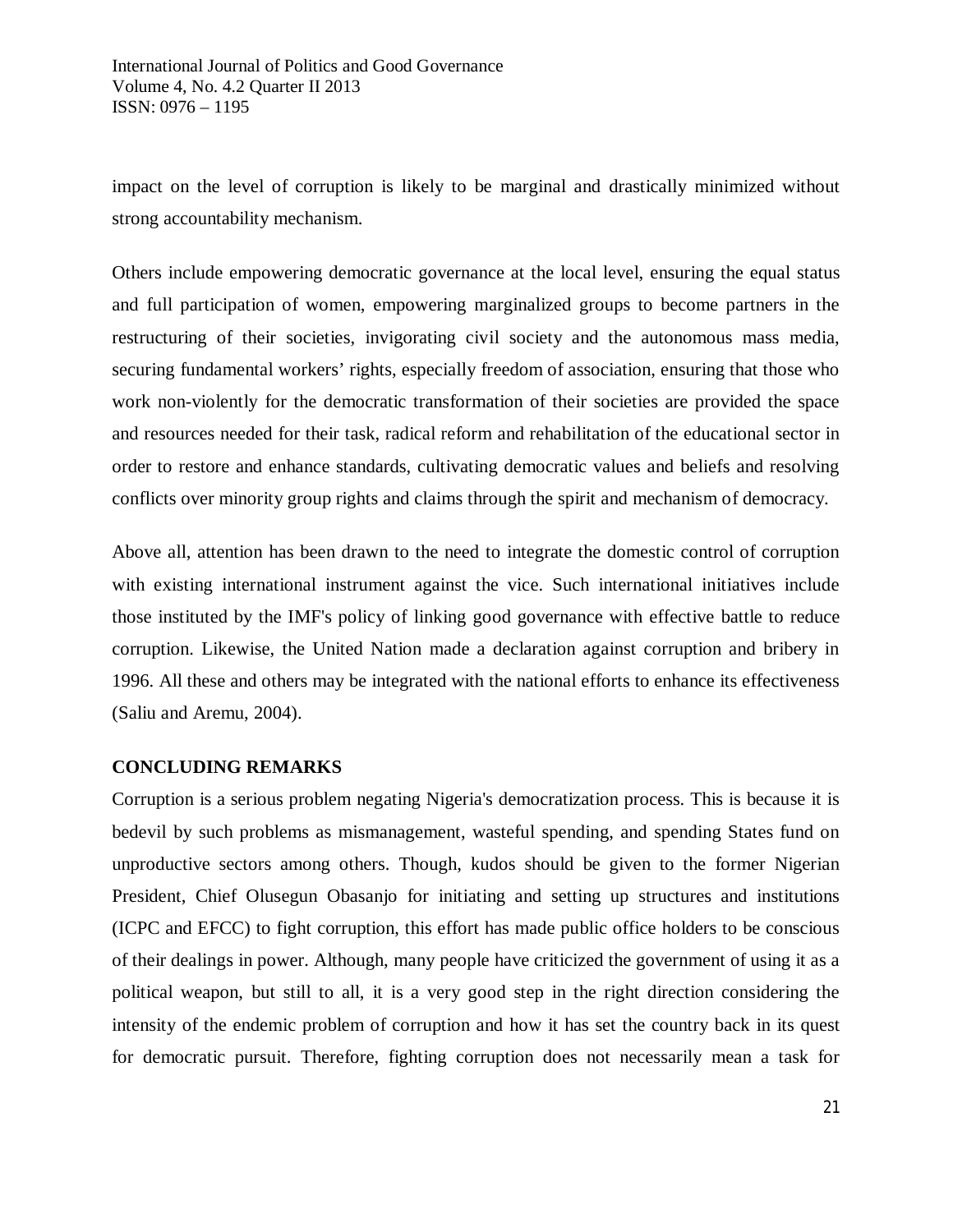International Journal of Politics and Good Governance Volume 4, No. 4.2 Quarter II 2013 ISSN: 0976 – 1195

government alone. It should be a product of a joint effort by everybody in the country. Fighting corruption in Nigeria needs the joint efforts of the private and public sector and even the ordinary citizen (Dike 2003; Nwezeh 2011; Punch July 4, 2012). Nigeria equally needs re-orientation and new value systems that will enhance people's commitment and confidence in government. Full democratization needs serious efforts from the government and commitment of the people. Public office holders should equally renew their commitment towards the people's needs and be more alive to their responsibility. Nevertheless, the strengthening and empowering of the institutions of fighting corruption through law, making them independent and institutionalizing them will go a long way to tame the monster called corruption. And if not, democratization process, fast growth and sustainable development in Nigeria will be a mirage.

#### **REFERENCES**

- Agbu, O. (2003) Corruption and Human Trafficking: The Nigerian Case, *West Africa Review.*
- Akanbi, M.M. (2004) "Corruption of Good Governance in Nigeria". *The Comet,* October 18.
- Akinyemi, B. (2004) "Corruption: A Battle Nigeria must Win" *ThisDay* August 22, p. 22.
- Aleyomi, M.B. (2012) Ethno-Religious Crisis as a Threat to the Stability of Nigeria's Federalism, *Journal of Sustainable Development in Africa* Vol. 14(3), Pp. 127-140
- Bayart, J. et al (1999) The Criminalization of the State in Africa, Oxford: James Curry.
- BusinessDay (2010): EFCC seeks Ibori's extradition from Dubai, May 14
- Dike, V. E. (1999) The Philosophy of Transforming Nigeria into a Corruption-free Society: Are the problems the Solution? *Online Publication*: Nigeriaworld.Com/feature/article /corruption.html, October 6
- Dike, V. E. (2001) Democracy and Political Life in Nigeria, Zaria, Nigeria: Ahmadu Bello University Press. Pp. 97-113
- Dike, V. E. (2003) Managing the Challenges of Corruption in Nigeria, *Centre for Social Justice and Human Development,* Sacramento, California.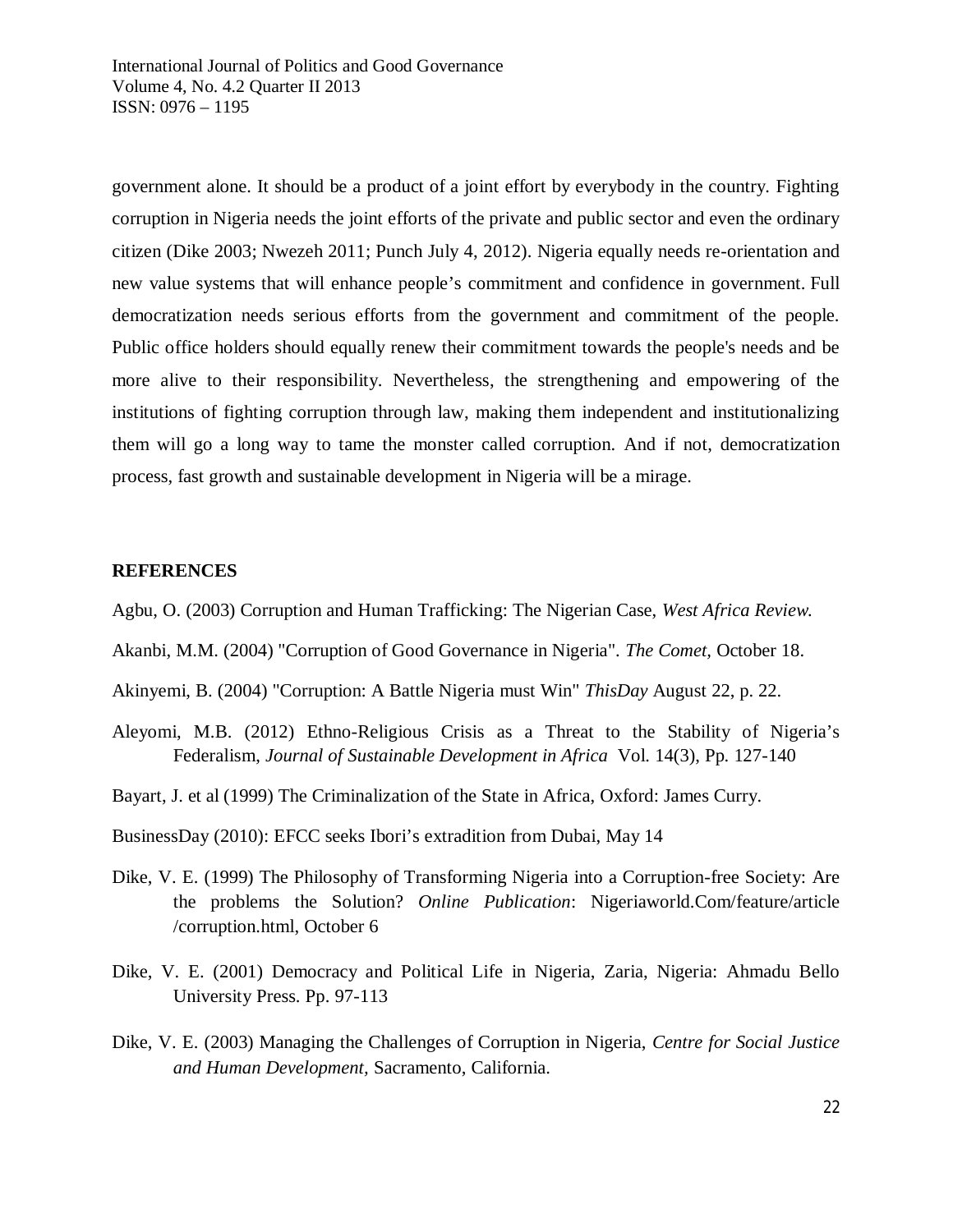- Dike, V. E. (2005) Corruption in Nigeria: A New Paradigm for Effective Control, *Africa Economic Analysis*. Retrieved from: http://www.AfricaEconomyAnalysis.Org (Accessed date: July 15, 2012).
- Egwemi V. (2012) Corruption and Corrupt Practices in Nigeria: An Agenda for Taming the Monster, *Journal of Sustainable Development in Africa.* Vol. 14(3), Pp. 72-85
- Garner, B. A. (1999) Black's Law Dictionary,  $8<sup>th</sup>$  edition, Thomson West, P. 371
- Ibrahim, J. (2003) Corruption in Nigeria: Transistion, Persistence and Continuity, *The Nigerian Social Scientist.* Vol. 6, No. 2, pp. 3-13
- International Crisis Group (2007) Nigeria's Elections: Avoiding a Political Crisis, *Africa Report.* No. 123, March 28
- Jain, R. B. (2003) Key Note Address, in Onu, G. (ed.), *Corruption and Sustainable Development: A Third Wave Perspective,* Enugu: Bookpoint Ltd, p. 11
- Lipset, S.M. and Lenz G.S. (2000) Corruption, Culture, and Markets, in Lawrence E.H. and Huntington S.P. (eds.) *Culture Matters*, New York: Basic Books Pp. 112-127
- Lotterman, E. (2002) Bad rules breed corruption, *Pioneer Press,* April 25
- Mabogunje, A. (1999) Power to the People: Promoting Democratic Culture at the Grass Roots. A Keynote Address at the Launching of the Project on Understanding the Practice of Democracy, Rule of Law and Individual Rights, Ibadan: Cultural Center.
- McMullan, M. (1996) A Theory of Corruption, *Sociological Review,* London: London Press
- Merton, R. K. (1968) Social Theory and Social Structure, New York: Free Press, Pp. 246-248
- Metiboba, S. (1999) Corruption and National Development: A Cost Benefit Analysis, In Igun, V.A. and Mordi, A.A. (eds.) *Contemporary Social Problem in Nigeria,*Ijebu-Ode: Sebiotimo Publication
- Muhammed, A. A. (2006) Reflections on the Victory and Crisis of Democracy and Development in Nigeria, Conceptual Issues and Democratic Practice, Lagos: Concept Publication.
- Ndiulor, T. (1999) Price Nigeria is paying for Corruption, *The Guardian Online* March 17.
- Nigerian Tribune (2010) Uproar in the Senate over allocation of N5bn to non-existent agency, May 20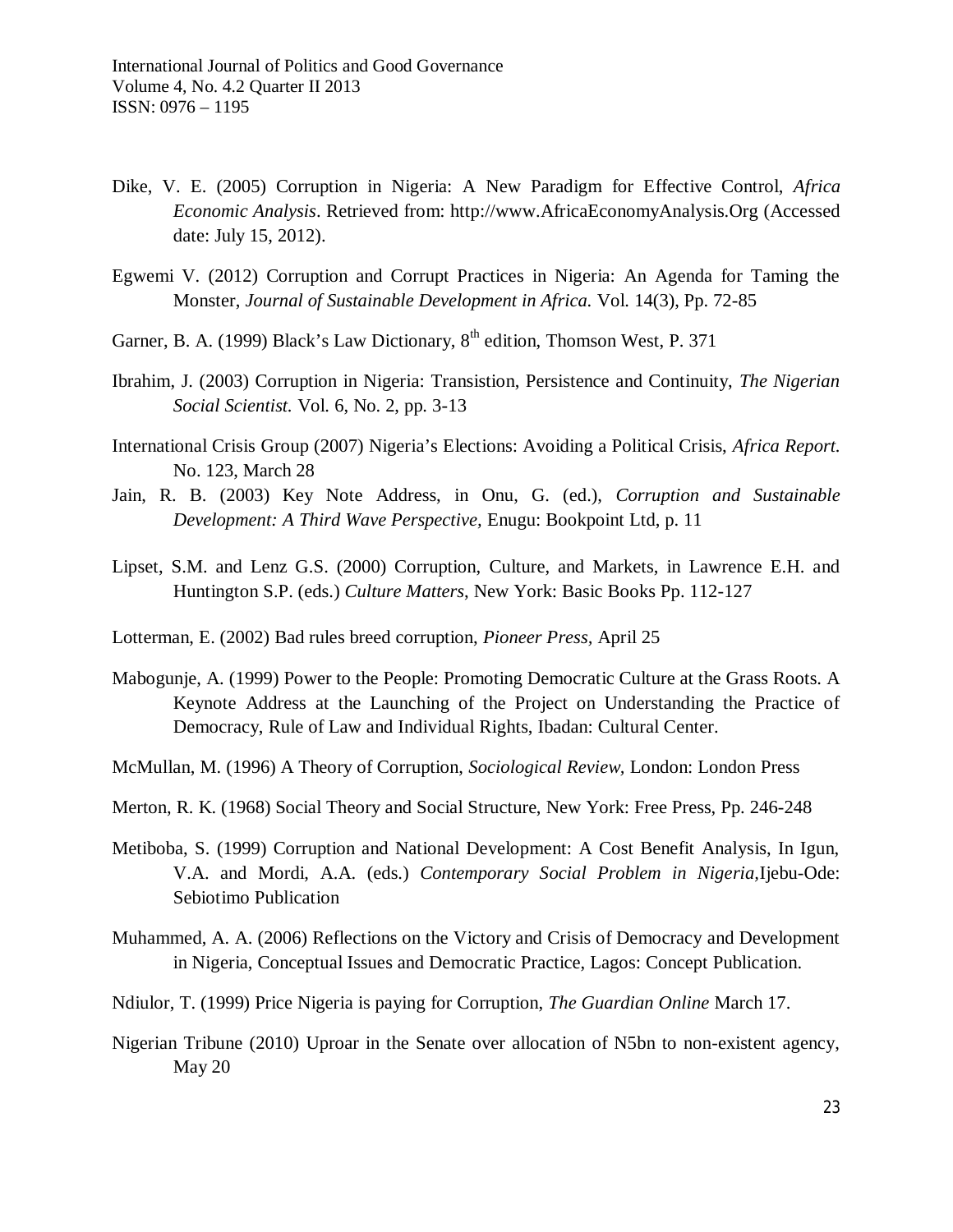Nwezeh, K. (2011) Fight against Corruption: No Sacred Cows says FG, *ThisDay* February 2

- Nye, J. S. (1967) Corruption and political development: A cost-benefit analysis. *American Political Science Review,* 51(2): 417-427.
- Obadan, M. I. (2001) Economic Management Administration and Corruption: Any Correlation? Paper presented at a National Symposium on Corruption and National Rebirth, Organized by ICPC, Abuja Jan 22-23.
- Odekunle, F. (1986) Corruption and Development: Definition, Method and Theoretical Issues in Nigeria, Ibadan: University Press
- OECD (1997) The OECD Convention on Combating Bribery of Foreign Public Officials in International Business Transactions, December
- Ogbulafor, V. (2010) I Resigned to Face Corruption Charges, *Business Day* May 15
- Ojo, E.O (2005) Taming the Monster: Demilitarization and Democratization in Nigeria, *Armed Forces & Society.* Vol. 32(1)
- Oladokun, L.F. (2007) Corruption and the Challenges of Democratic Consolidation in Nigeria: A Case Study of the Fourth Republic. An unpublished project submitted to the Department of Political Science University of Ilorin.
- Omotola, J. S. (2006) 'Through A Glass Darkly': Assessing the 'New' War against Corruption in Nigeria, *Africa Insight*, Vol. 36(3-4), pp. 214-229.
- Omotola, J. S. (2007) The Intellectual Dimensions of Corruption in Nigeria, *African Sociological Review*, Vol. 11(2), pp. 29-41.
- Omotola, J. S. (2008) Policing Corruption in Nigeria: The ICPC and EFCC Compared. *International Review of Politics and Development*, Vol. 6(1)
- Otite, O. (1986) Sociological Study of Corruption in Nigeria. Ibadan: University Press.
- Oyeyipo, T. A. (2006) Strides in Anti-Corruption Campaign: The Nigeria Experience, Ibadan: Snaap Press Ltd. Pp. 3-4
- Saliu, H. A. and Aremu, O. (2004) A Critical Analysis of the Anti- Corruption Crusade in Nigeria, *Political Science Review* Vol. 3(1&2)

San Francisco Chronicle (2007) Oil giant that runs on grease of politics, March 11